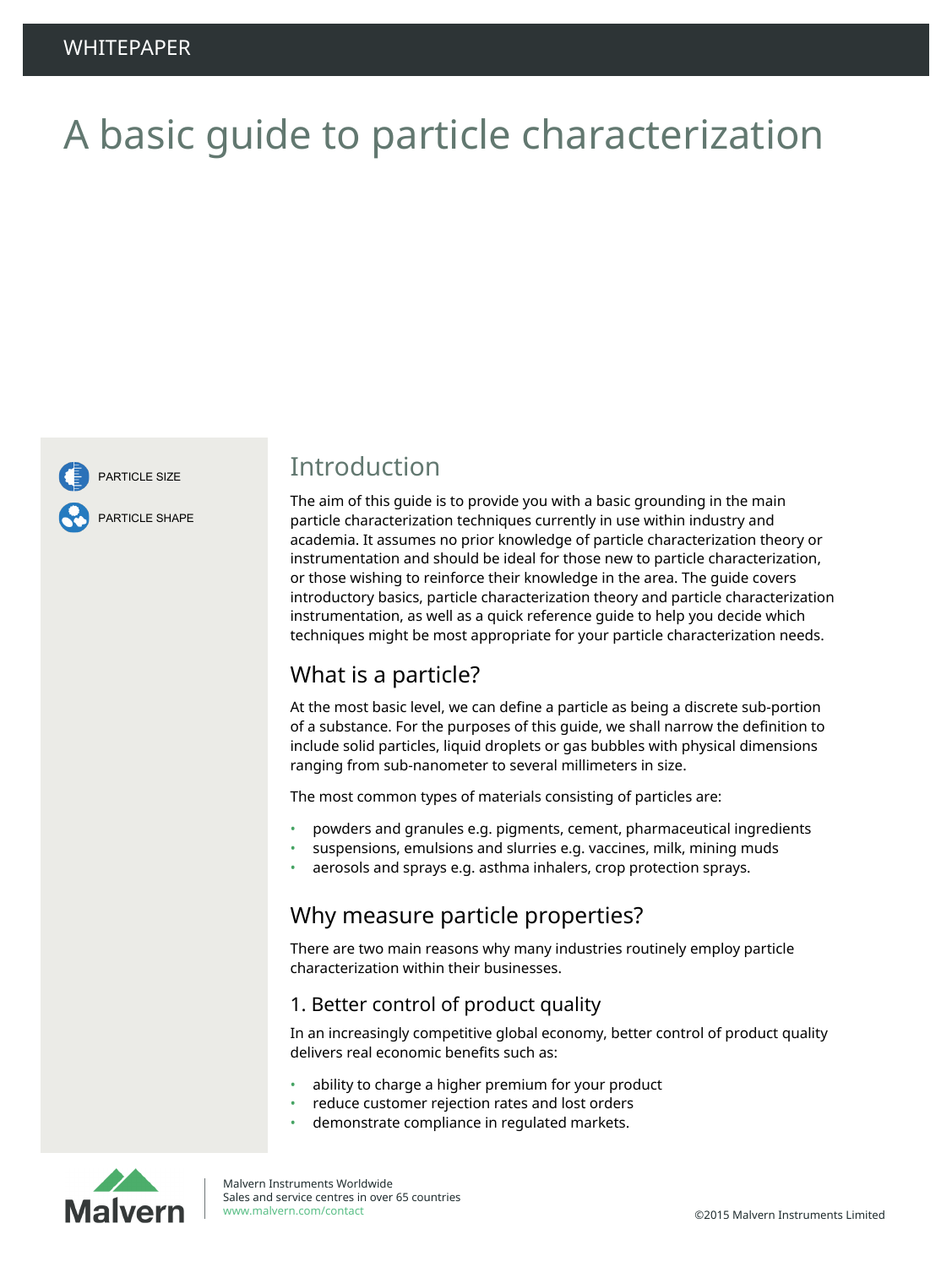#### 2. Better understanding of products, ingredients and processes

In addition to controlling product quality, a better understanding of how particle properties affect your products, ingredients and processes will allow you to:

- improve product performance
- troubleshoot manufacturing and supply issues
- optimize the efficiency of manufacturing processes
- increase output or improve yield
- stay ahead of the competition.

### Which particle properties are important to measure?

In addition to chemical composition, the behavior of particulate materials is often dominated by the physical properties of the constituent particles. These can influence a wide range of material properties including, for example, reaction and dissolution rates, how easily ingredients flow and mix, or compressibility and abrasivity. From a manufacturing and development perspective, some of the most important physical properties to measure are:

- particle size
- particle shape
- surface properties
- mechanical properties
- charge properties
- microstructure.

Depending upon the material of interest, some or all of these could be important and they may even be interrelated: e.g. surface area and particle size. For the purposes of this guide, we will concentrate on two of the most significant and easy to measure properties - particle size and particle shape.

### Particle Properties

### Particle size

By far the most important physical property of particulate samples is particle size. Particle size measurement is routinely carried out across a wide range of industries and is often a critical parameter in the manufacture of many products. Particle size has a direct influence on material properties such as:

- reactivity or dissolution rate e.g. catalysts, tablets
- stability in suspension e.g. sediments, paints
- efficacy of delivery e.g. asthma inhalers
- texture and feel e.g. food ingredients
- appearance e.g. powder coatings and inks
- flowability and handling e.g. granules
- viscosity e.g. nasal sprays
- packing density and porosity e.g. ceramics.

Measuring particle size and understanding how it affects your products and processes can be critical to the success of many manufacturing businesses.

#### How do we define particle size?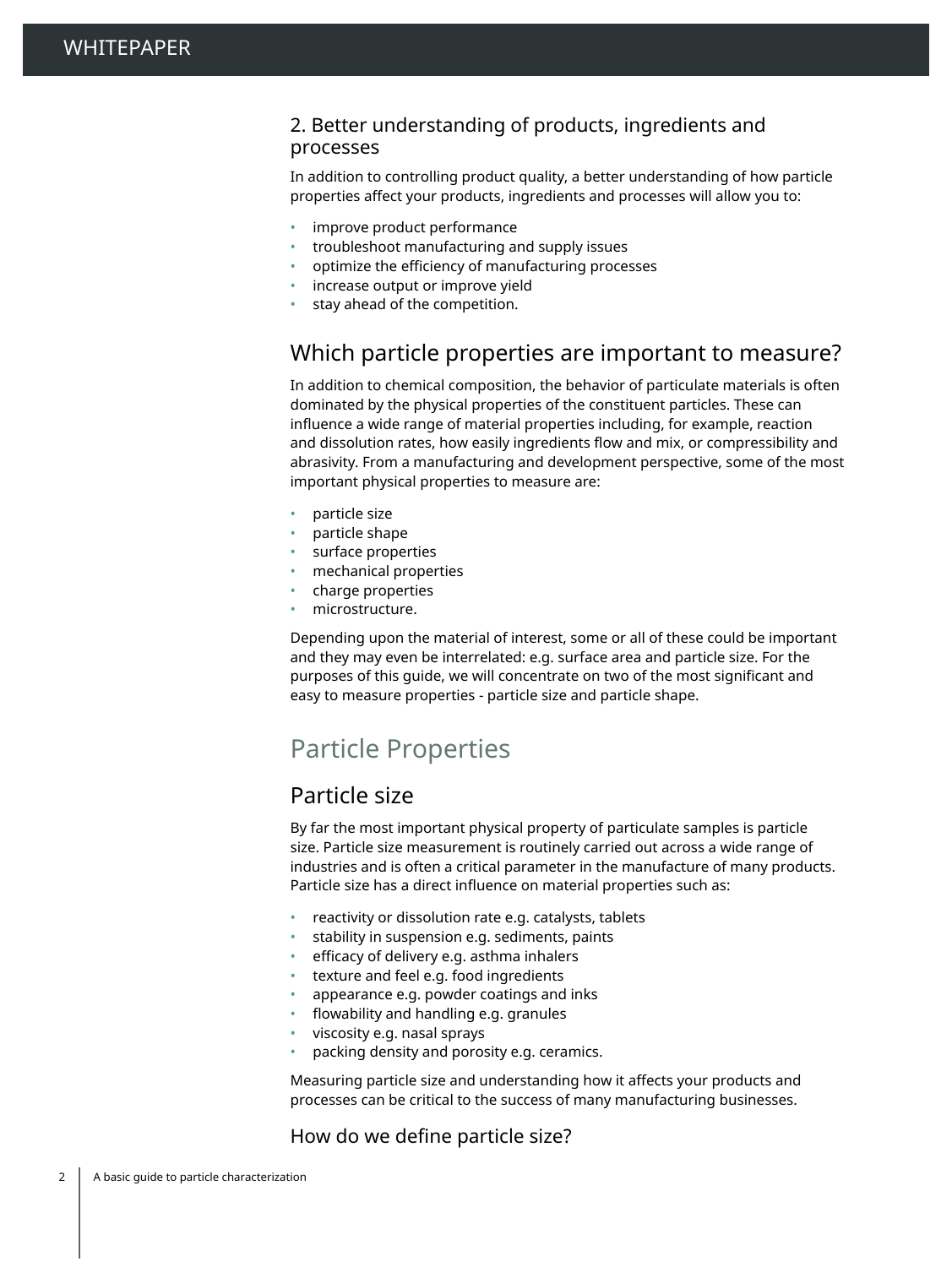Particles are 3-dimensional objects, and unless they are perfect spheres (e.g. emulsions or bubbles), they cannot be fully described by a single dimension such as a radius or diameter.

In order to simplify the measurement process, it is often convenient to define the particle size using the concept of equivalent spheres. In this case the particle size is defined by the diameter of an equivalent sphere having the same property as the actual particle such as volume or mass for example. It is important to realize that different measurement techniques use different equivalent sphere models and therefore will not necessarily give exactly the same result for the particle diameter.



Figure 1: Illustration of the concept of equivalent spheres.

The equivalent sphere concept works very well for regular shaped particles. However, it may not always be appropriate for irregular shaped particles, such as needles or plates, where the size in at least one dimension can differ significantly from that of the other dimensions.



Figure 2: Illustration of the volume equivalent rod and sphere of a needle shaped particle.

In the case of the rod shaped particle shown in the image above, a volume equivalent sphere would give a particle diameter of 198µm, which is not a very accurate description of its true dimensions. However, we can also define the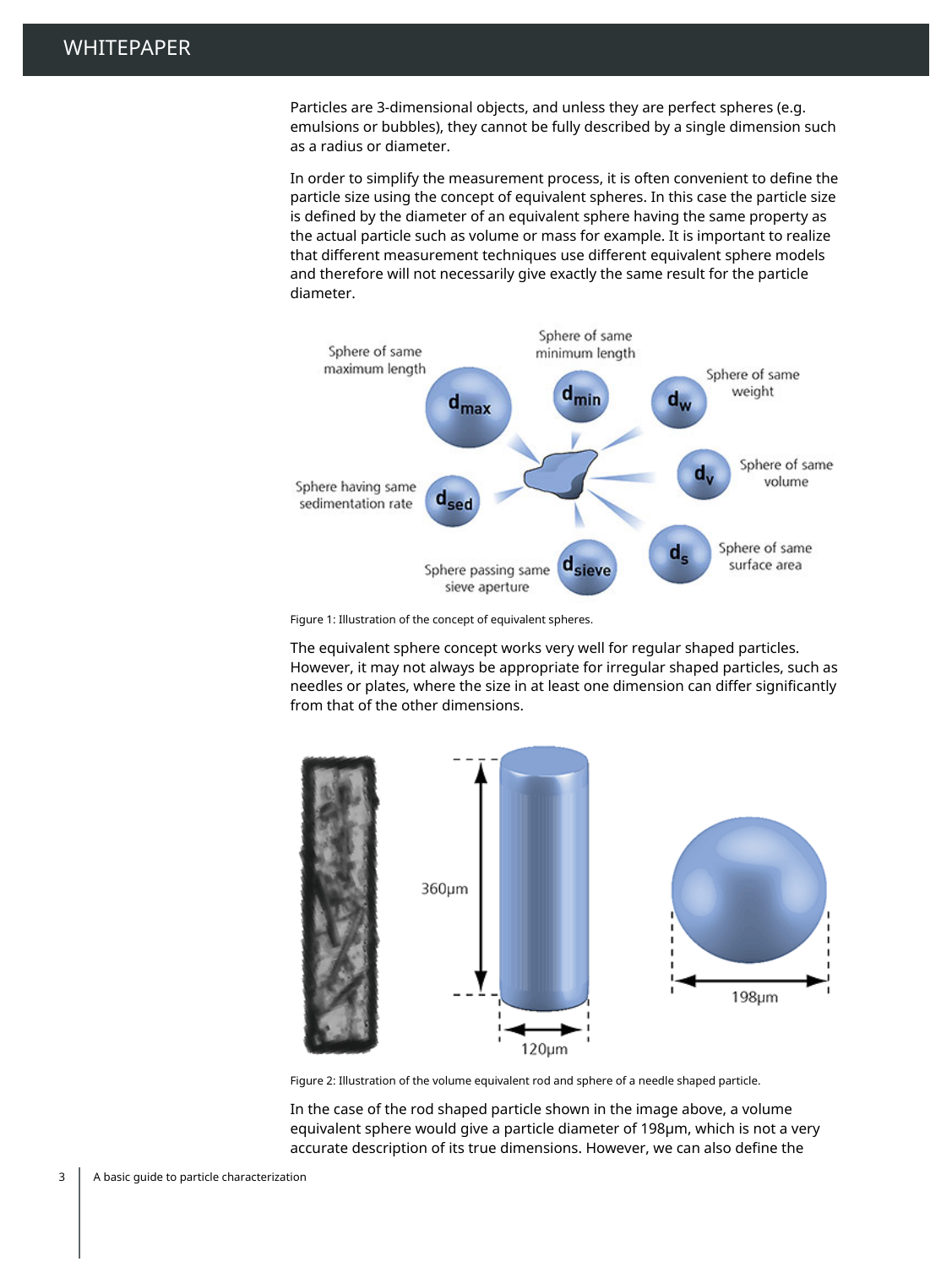particle as a cylinder with the same volume which has a length of 360µm and a width of 120µm. This approach more accurately describes the size of the particle and may provide a better understanding of the behavior of this particle during processing or handling for example.

Many particle sizing techniques are based on a simple 1-dimensional sphere equivalent measuring concept, and this is often perfectly adequate for the required application. Measuring particle size in two or more dimensions can sometimes be desirable but can also present some significant measurement and data analysis challenges. Therefore careful consideration is advisable when choosing the most appropriate particle sizing technique for your application.

### Particle size distributions

Unless the sample you wish to characterize is perfectly mono disperse, i.e. every single particle has exactly the same dimensions, it will consist of a statistical distribution of particles of different sizes. It is common practice to represent this distribution in the form of either a frequency distribution curve, or a cumulative (undersize) distribution curve.

#### Weighted distributions

A particle size distribution can be represented in different ways with respect to the weighting of individual particles. The weighting mechanism will depend upon the measuring principle being used.

#### Number weighted distributions

A counting technique such as image analysis will give a number weighted distribution where each particle is given equal weighting irrespective of its size. This is most often useful where knowing the absolute number of particles is important - in foreign particle detection for example - or where high resolution (particle by particle) is required.

#### Volume weighted distributions

Static light scattering techniques such as laser diffraction will give a volume weighted distribution. Here the contribution of each particle in the distribution relates to the volume of that particle (equivalent to mass if the density is uniform), i.e. the relative contribution will be proportional to (size)3. This is often extremely useful from a commercial perspective as the distribution represents the composition of the sample in terms of its volume/mass, and therefore its potential \$ value.

#### Intensity weighted distributions

Dynamic light scattering techniques will give an intensity weighted distribution, where the contribution of each particle in the distribution relates to the intensity of light scattered by the particle. For example, using the Rayleigh approximation, the relative contribution for very small particles will be proportional to (size)6.

When comparing particle size data for the same sample measured by different techniques, it is important to realize that the types of distribution being measured and reported can produce very different particle size results. This is clearly illustrated in the example below, for a sample consisting of equal numbers of particles with diameters of 5nm and 50nm. The number weighted distribution gives equal weighting to both types of particles, emphasising the presence of the finer 5 nm particles, whereas the intensity weighted distribution has a signal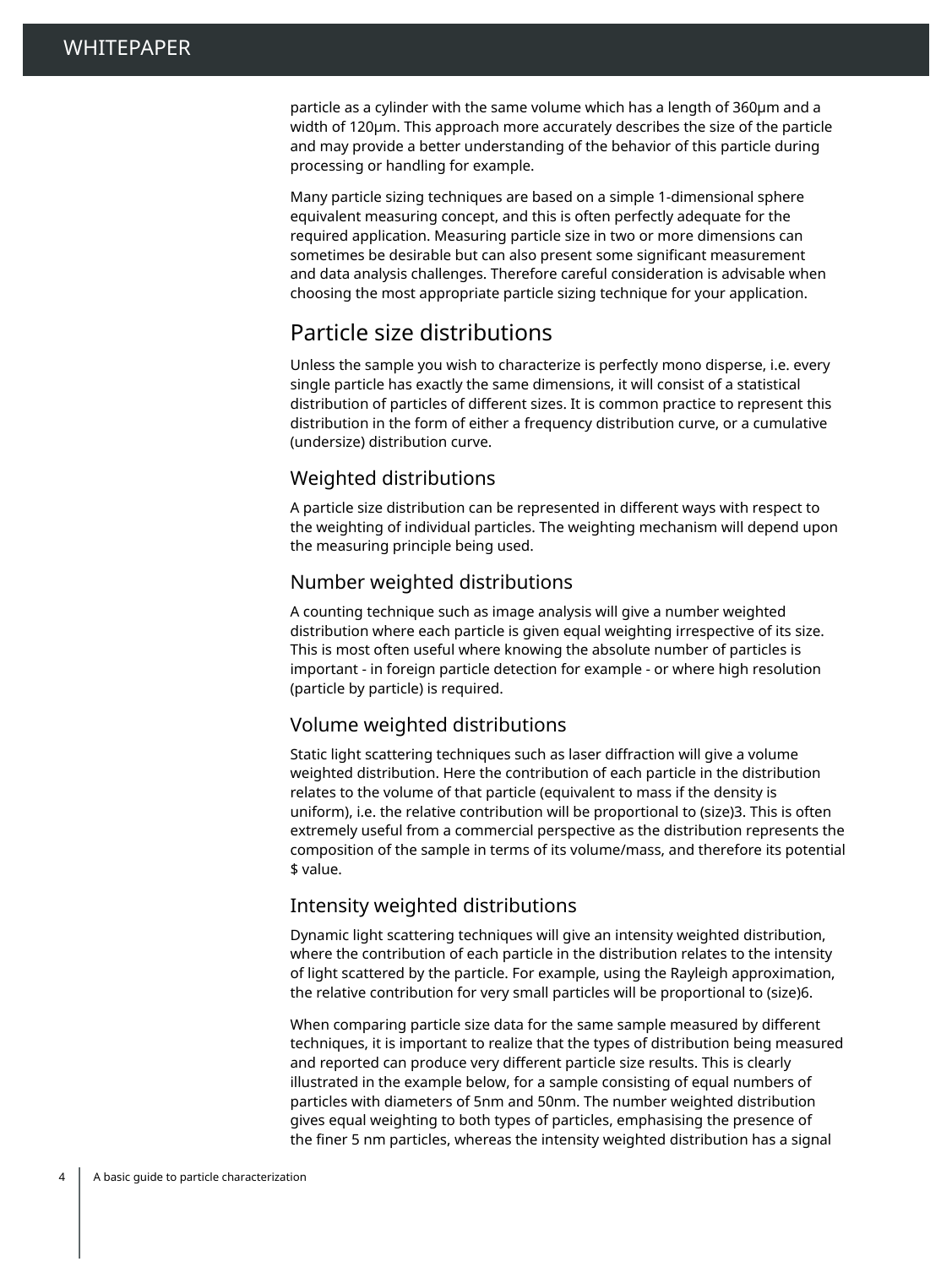one million times higher for the coarser 50nm particles. The volume weighted distribution is intermediate between the two.



Figure 3: Example of number, volume and intensity weighted particle size distributions for the same sample.

It is possible to convert particle size data from one type of distribution to another, however this requires certain assumptions about the form of the particle and its physical properties. One should not necessarily expect, for example, a volume weighted particle size distribution measured using image analysis to agree exactly with a particle size distribution measured by laser diffraction.

### Distribution statistics

"There are three kinds of lies: lies, damned lies, and statistics."

#### Twain, Disraeli

In order to simplify the interpretation of particle size distribution data, a range of statistical parameters can be calculated and reported. The choice of the most appropriate statistical parameter for any given sample will depend upon how that data will be used and what it will be compared with. For example, if you wanted to report the most common particle size in your sample you could choose between the following parameters:

- mean 'average' size of a population
- median size where 50% of the population is below/above
- mode size with highest frequency.

If the shape of the particle size distribution is asymmetric, as is often the case in many samples, you would not expect these three values to be exactly equivalent, as illustrated below.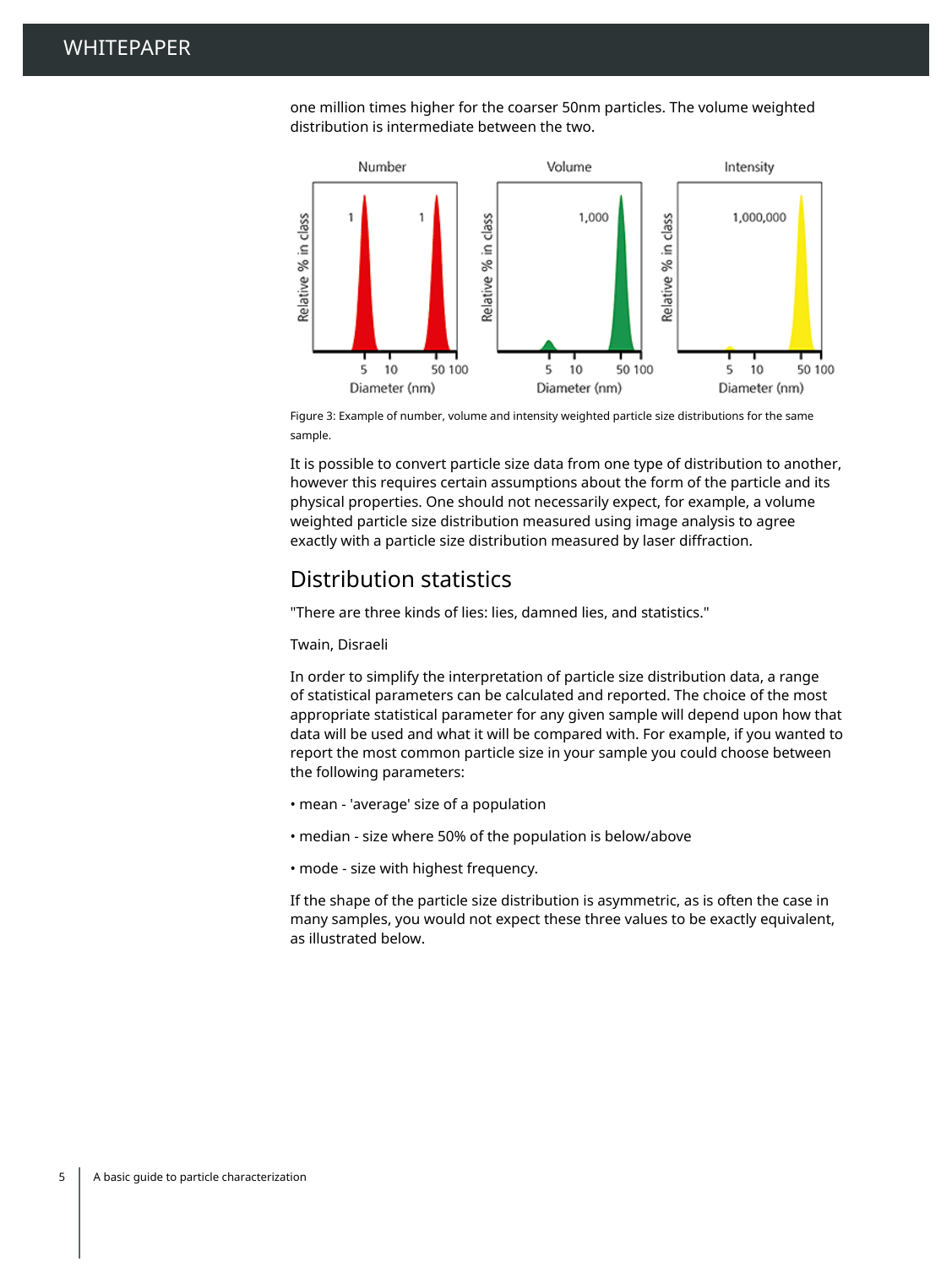

Figure 4: Illustration of the median mode and mean for a particle size distribution.

### Means

There are many different means that can be defined depending upon how the distribution data are collected and analyzed. The three most commonly used for particle sizing are described below.

#### 1. Number length mean D[1,0] or Xnl

The number length mean, often referred to as the arithmetic mean, is most important where the number of particles is of interest e.g. in particle counting applications. It can only be calculated if we know the total number of particles in the sample and is therefore limited to particle counting applications.

#### 2. Surface area moment mean D[3, 2] or Xsv

The surface area mean (Sauter Mean Diameter) is most relevant where specific surface area is important e.g. bioavailability, reactivity, dissolution. It is most sensitive to the presence of fine particulates in the size distribution.

### 3. Volume moment mean D[4, 3] or Xvm

The volume moment mean (De Brouckere Mean Diameter) is relevant for many samples as it reflects the size of those particles which constitute the bulk of the sample volume. It is most sensitive to the presence of large particulates in the size distribution.

An example of the surface area and volume moment means is shown in the particle size distribution below. If the aim is to monitor the size of the coarse particulates that make up the bulk of this sample, then the D[4,3] would be most appropriate. If, on the other hand, it is actually more important to monitor the proportion of fines present, then it might be more appropriate to use the D[3,2].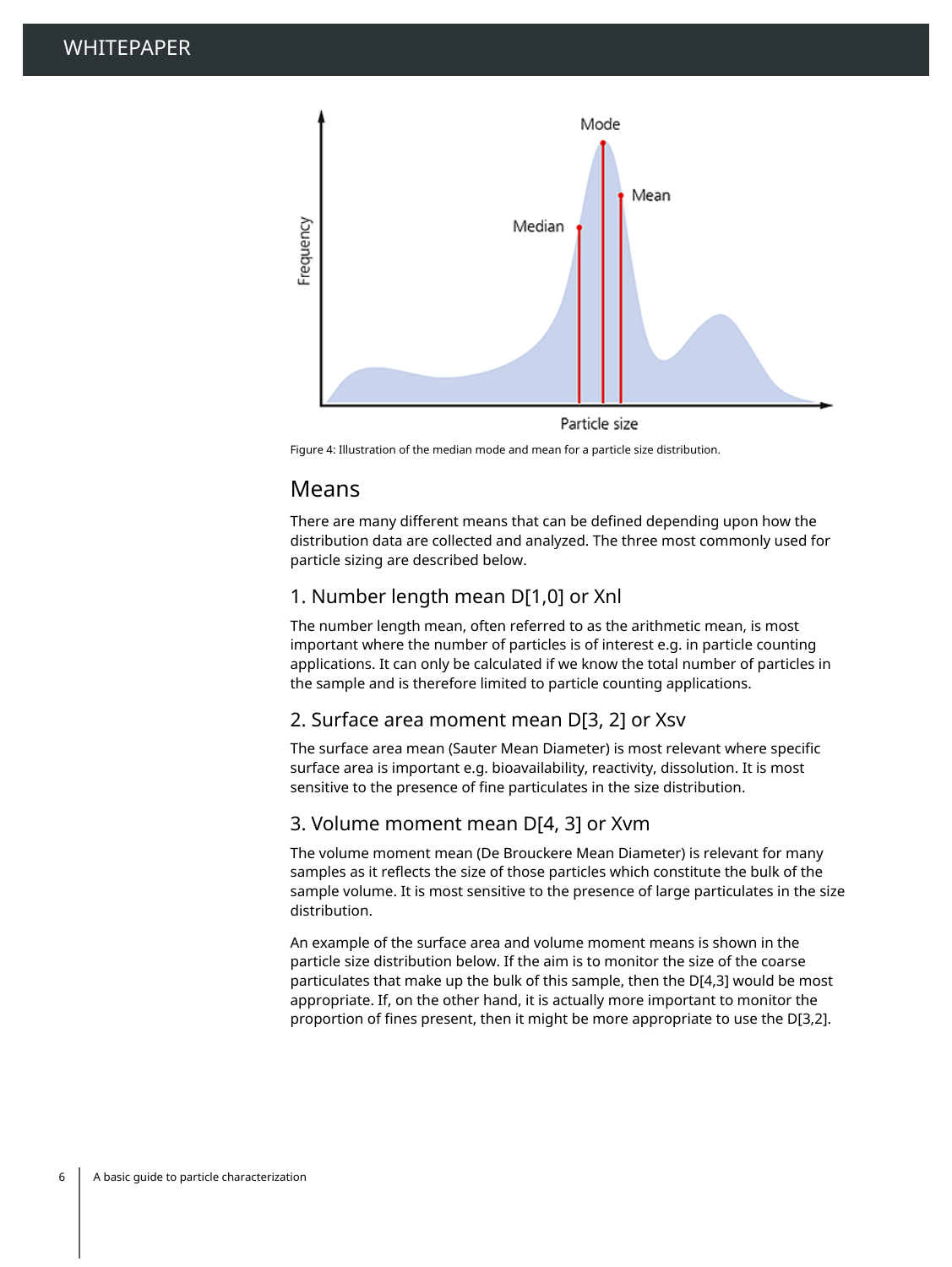

Size classes (µm)

Figure 5: Illustration of the D[4,3] and D[3,2] on a particle size distribution where a significant proportion of fines are present.

### Percentiles

For volume weighted particle size distributions, such as those measured by laser diffraction, it is often convenient to report parameters based upon the maximum particle size for a given percentage volume of the sample.

Percentiles are defined as XaB where:

X= parameter, usually D for diameter

a = distribution weighting, e.g. n for number, v for volume, i for intensity

B = percentage of sample below this particle size e.g. 50%, sometimes written as a decimal fraction i.e. 0.5

For example, the Dv50 would be the maximum particle diameter below which 50% of the sample volume exists - also known as the median particle size by volume.

The most common percentiles reported are the Dv10, Dv50 and Dv90, as illustrated in the frequency and cumulative plots below.

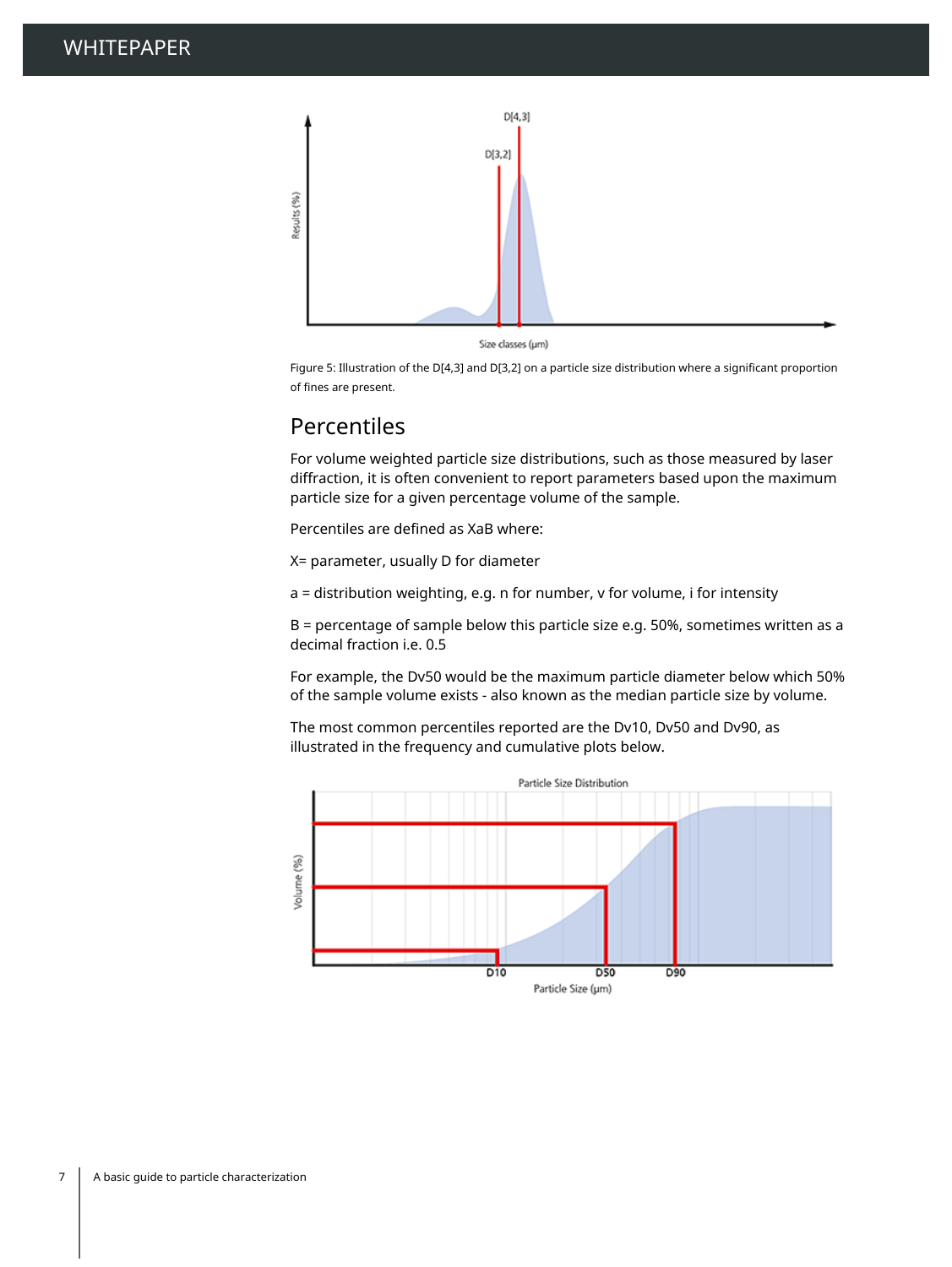

Figure 6: Illustration of volume percentiles in terms of cumulative and frequency plots.

By monitoring these three parameters it is possible to see if there are significant changes in the main particle size, as well as changes at the extremes of the distribution, which could be due to the presence of fines, or oversized particles/ agglomerates as shown in the particle size distribution below.



Size classes (µm)

Figure 7: Illustration of the Dv10, Dv50 and Dv90 on a typical particle size distribution where a significant proportion of fines are present.

### Particle shape

As well as particle size, the shape of constituent particles can also have a significant impact upon the performance or processing of particulate materials. Many industries are now also making particle shape measurements in addition to particle size in order to gain a better understanding of their products and processes. Some areas where particle shape can have an impact include:

- reactivity and solubility e.g. pharmaceutical actives
- powder flow and handling e.g. drug delivery systems
- ceramic sinter properties e.g. ceramic filters
- abrasive efficiency e.g. SiC wire saws
- texture and feel e.g. food ingredients.

Particle shape can also be used to determine the state of dispersion of particulate materials, specifically if agglomerates or primary particles are present.

#### How do we define particle shape?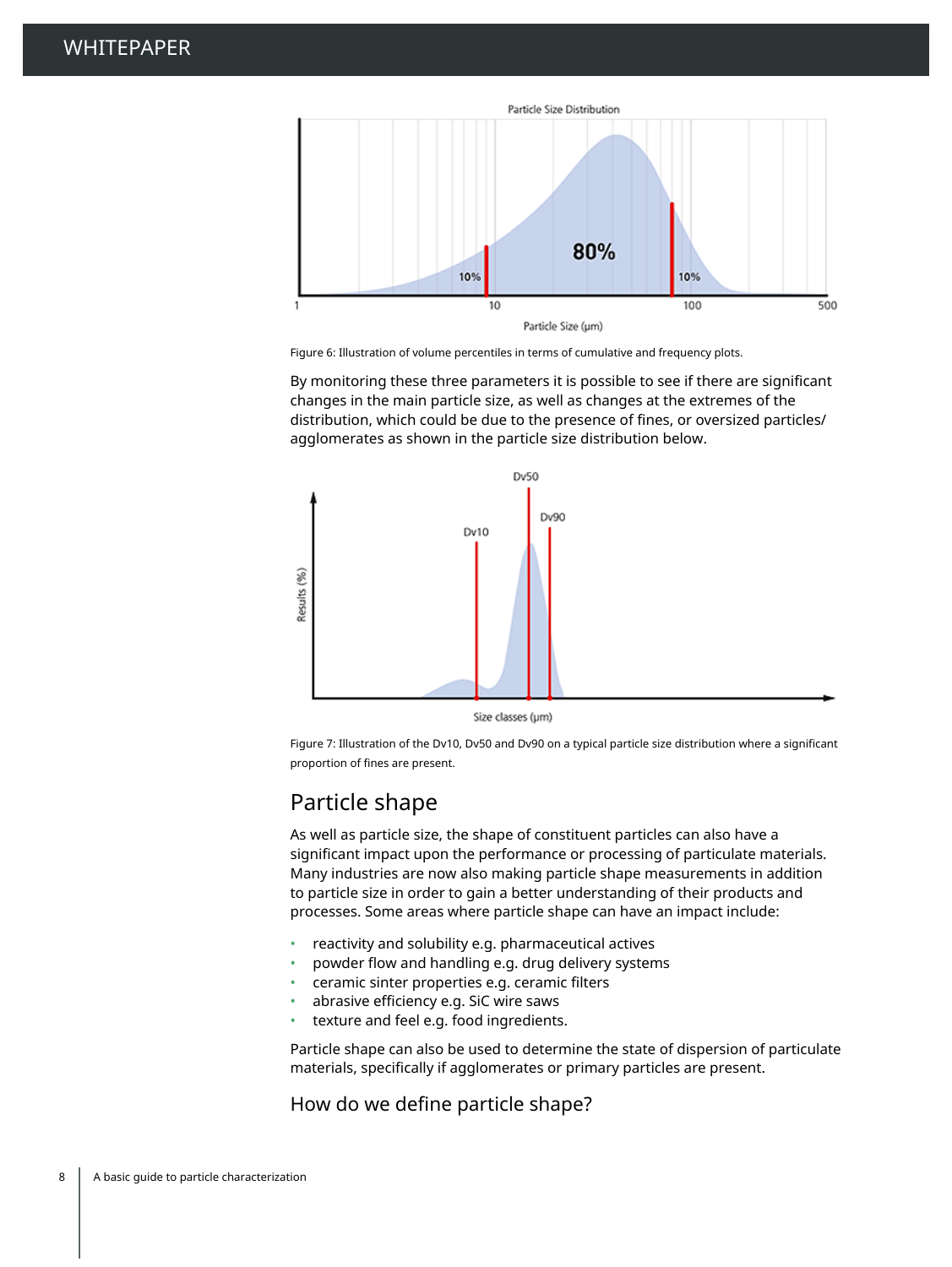Particles are complex 3-dimensional objects and, as with particle size measurement, some simplification of the description of the particle is required in order to make measurement and data analysis feasible. Particle shape is most commonly measured using imaging techniques, where the data collected is a 2-dimensional projection of the particle profile. Particle shape parameters can be calculated from this 2-dimensional projection using simple geometrical calculations.



Figure 8: Conversion of a particle image into a 2D binary projection for shape analysis.

#### Particle form

The overall form of a particle can be characterized using relatively simple parameters such as aspect ratio. If we take as an example the image of the particle below, the aspect ratio can simply be defined as:

Aspect ratio =width/length



Figure 9: Illustration of length and width on a needle shaped particle image.

Aspect ratio can be used to distinguish between particles that have regular symmetry, such as spheres or cubes, and particles with different dimensions along one axis, such as needle shapes or ovoid particles. Other shape parameters that can be used to characterize particle form include elongation and roundness.

#### Particle outline

As well as detecting agglomerated particles, the outline of a particle can provide information about properties such as surface roughness. In order to calculate particle outline parameters, a concept known as the convex hull perimeter is used. In simple terms the convex hull perimeter is calculated from an imaginary elastic band which is stretched around the outline of the particle image, as shown in the image below.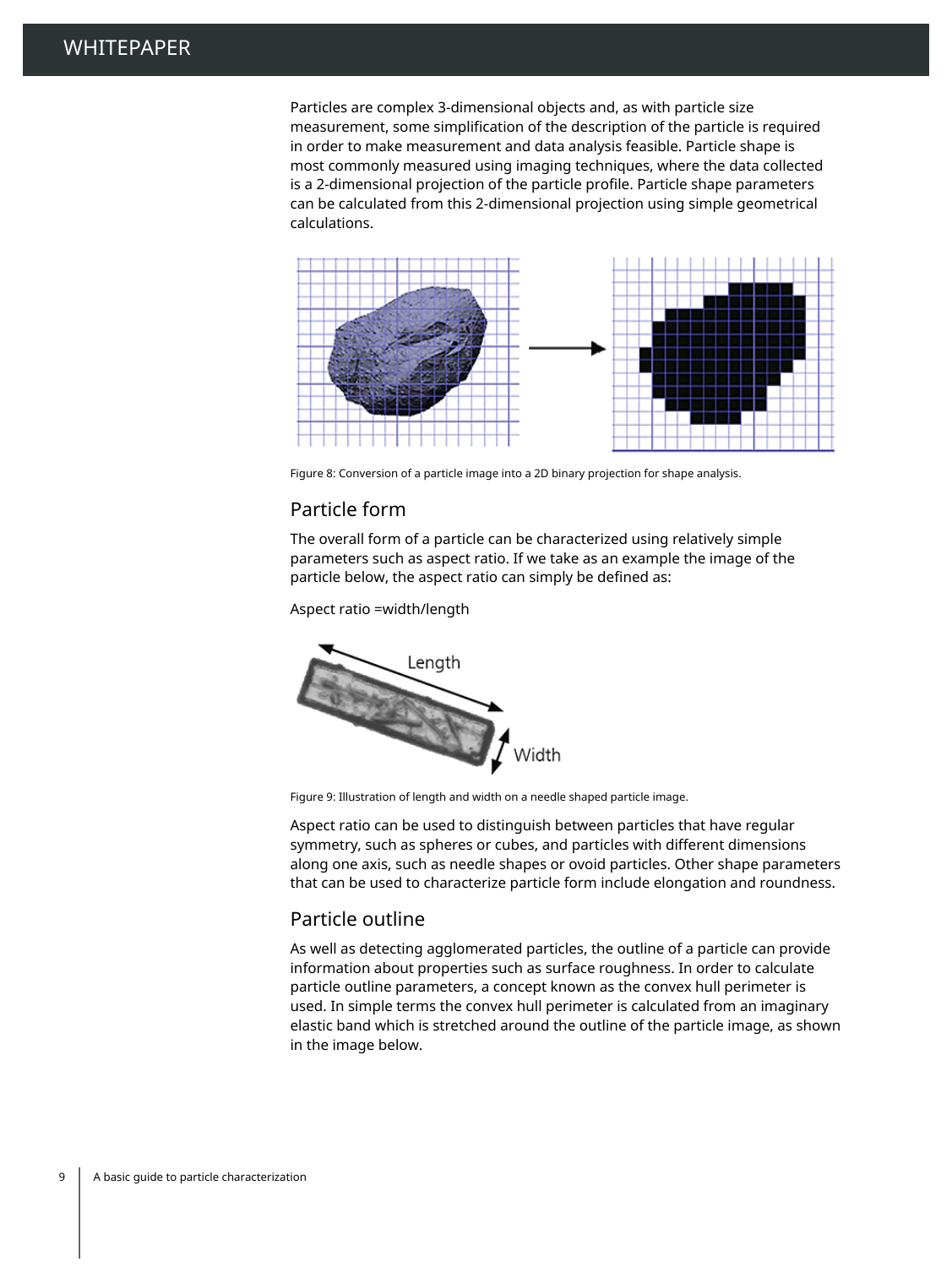

Figure 10: Illustration of the convex hull for two different shapes of particle.

Once the convex hull perimeter has been calculated we can then define parameters based upon it, such as convexity or solidity where:

- convexity = convex hull perimeter/actual perimeter
- solidity = area bound by actual perimeter/area bound by convex hull perimeter

Particles with very smooth outlines will have a convexity/solidity value close to 1, whereas particles with rough outlines, or agglomerated primary particles, will have consequently lower convexity/solidity values.

#### Universal shape parameters

Some shape parameters capture changes in both particle form and outline. Monitoring these can be useful where both form and outline may influence the behaviour of the material being measured. The most commonly used parameter is circularity where

- Circularity\* = perimeter/perimeter of an equivalent area circle
- \*This is sometimes defined as:
- (perimeter/perimeter of an equivalent area circle)2

where it is also referred to as HS circularity to avoid confusion with the above definition.

Circularity is often used to measure how close a particle is to a perfect sphere, and can be applied in monitoring properties such as abrasive particle wear. However, care should be exercised in interpreting the data, since any deviations could be due to either changes in surface roughness or physical form, or both.

While circularity can be very useful for some applications, it is not suitable for all situations. To date, there is no definition of a universal shape parameter that will work in every case. In reality, careful consideration is necessary to determine the most suitable parameter for each specific application.

#### Zeta potential

Zeta potential is a measure of the magnitude of the electrostatic or charge repulsion or attraction between particles in a liquid suspension. It is one of the fundamental parameters known to affect dispersion stability. Its measurement brings detailed insight into the causes of dispersion, aggregation or flocculation,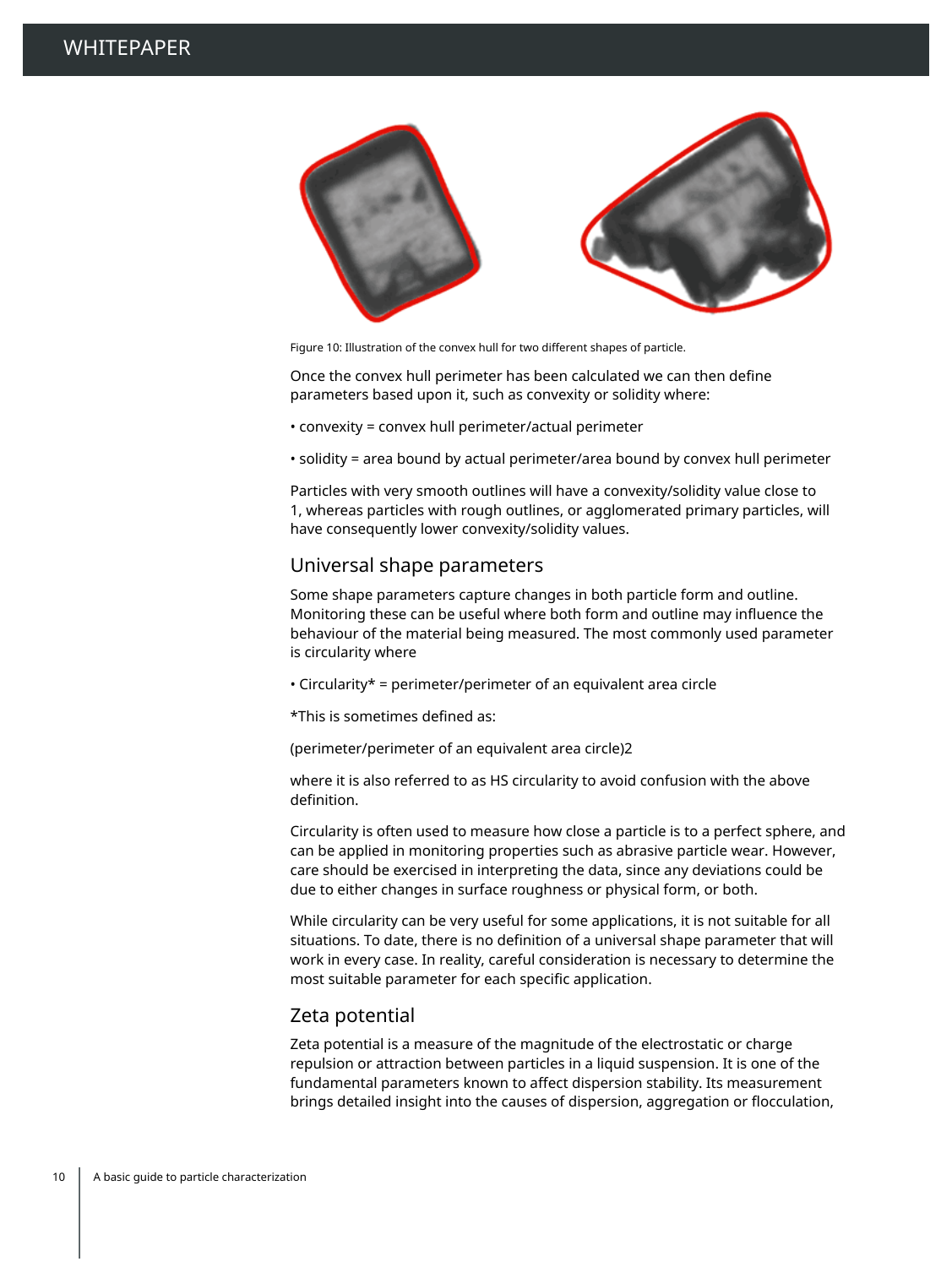and can be applied to improve the formulation of dispersions, emulsions and suspensions.

The speed with which new formulations can be introduced is the key to product success. Measuring zeta potential is one of the ways to shorten stability testing, by reducing the number of candidate formulations and hence minimizing the time and cost of testing as well as improving shelf life.

In water treatment, monitoring dosage using zeta potential measurements can reduce the cost of chemical additives by optimizing dosage control.

Zeta potential measurement has important applications in a wide range of industries including: ceramics, pharmaceuticals, medicine, mineral processing, electronics and water treatment.

### Particle Characterization Techniques

There is a wide range of commercially available particle characterization techniques that can be used to measure particulate samples. Each has its relative strengths and limitations and there is no universally applicable technique for all samples and all situations.

### Which particle characterization techniques do I need?

A number of criteria must be considered when deciding which particle characterization techniques you need:

- which particle properties are important to me?
- what particle size range do I want to work over?
- are my samples polydisperse i.e. do I need a wide dynamic range?
- how quickly do I need to be able to make measurements?
- do I need to measure at high resolution?
- do I need good statistical sampling for robust QC measurement?
- do I need to disperse my sample wet or dry?
- how much money am I prepared to spend?

The following table is designed to provide some basic guidelines to help you decide which of some of the commonly used techniques could be most suitable for a particular application. The particle size ranges indicated are a guide only and exact specifications may vary from one instrument to another.

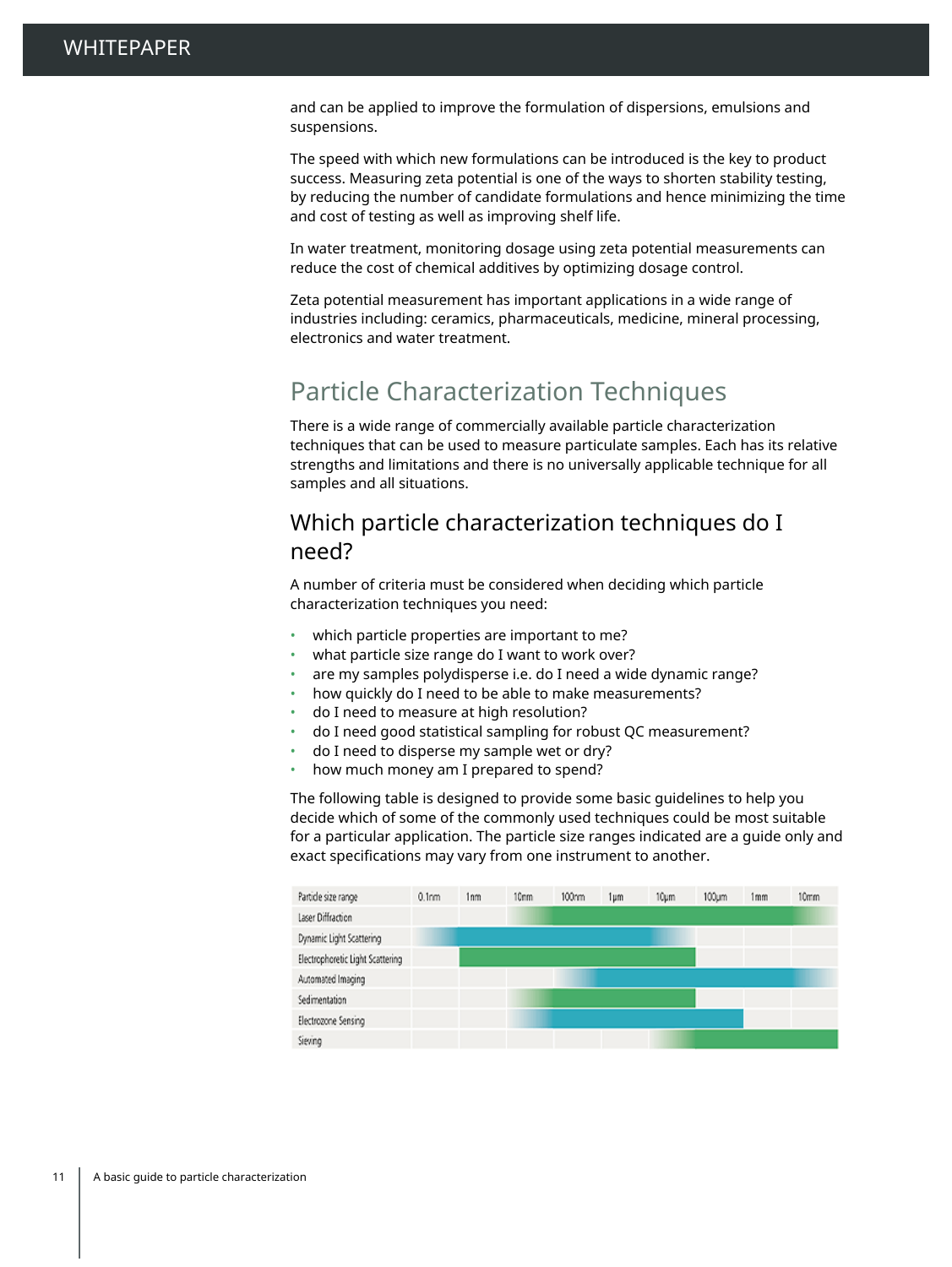| Technique                        | Size | Shape | Zeta<br>potential | <b>Dynamic</b><br>range | Rapid     | Resolution | Sampling  | Wet | Dry |
|----------------------------------|------|-------|-------------------|-------------------------|-----------|------------|-----------|-----|-----|
| Laser Diffraction                |      |       |                   | 0000                    | 000       | 00         | 000       | ٠   | ۰   |
| Dynamic Light Scattering         |      |       |                   | 000                     | 000       | $^{\circ}$ | 00        | ٠   |     |
| Electrophoretic Light Scattering |      |       | ۰                 | 000                     | 000       | $\bullet$  | $\bullet$ | ٠   |     |
| Automated Imaging                |      |       |                   | $\bullet$               | $\bullet$ | 000        | $\bullet$ | ٠   |     |
| Sedimentation                    |      |       |                   | $^{0}$                  | ۰         | $\bullet$  | 00        | ۰   |     |
| Electrozone Sensing              |      |       |                   | ۰                       | 00        | 000        | ۰         | ۰   |     |
| Sieving                          |      |       |                   | ۰                       | ۰         | ٠          | ٠         | ٠   |     |

### Sampling

Virtually all particle characterization techniques will involve a degree of subsampling in order to make a measurement. Even particle counting applications where the entire contents of a syringe are measured, for example, will only examine a small fraction of all the syringes on a production line.

It is worth pointing out that the root cause of issues around unreliable measurements is very often related in some way to sampling. It is therefore essential that the subsample measured by the instrument is as representative as possible of the whole.

Where instruments (laser diffraction for example) require presentation of the sample as a stable dispersion, the effects of any sampling issues are minimized by homogenizing, stirring and recirculating the material. This does not, however, deal with the challenge of taking a representative 10g aliquot from a 10,000 kg batch for example.

One common method that is widely used to increase the robustness of powder sampling is a device known as a spinning riffler.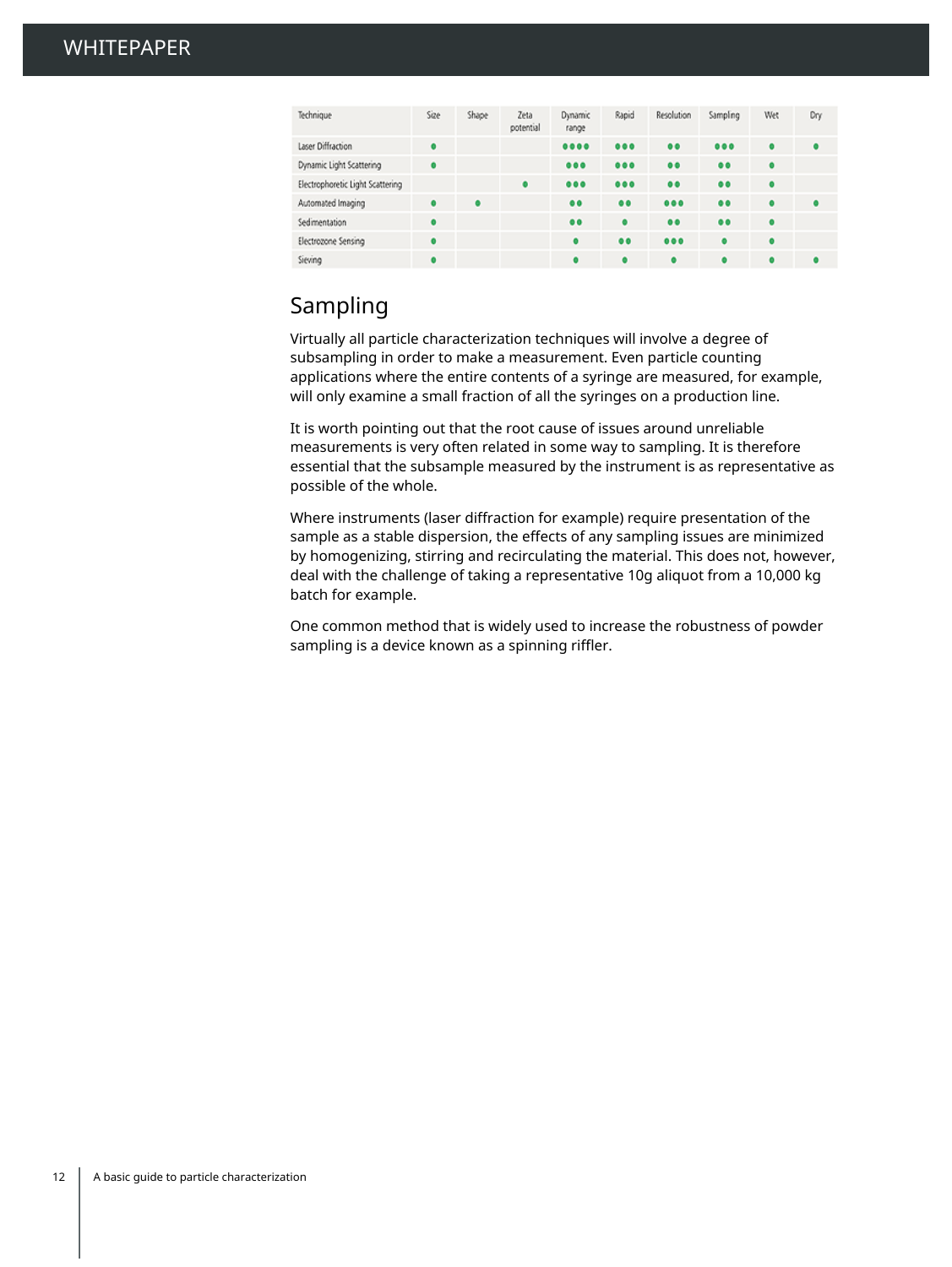

Figure 11: Illustration of a spinning riffler device.

In the spinning riffler, a number of subsamples are taken at regular intervals from powder flowing through a hopper into a rotating array of containers. This ensures that if any sample segregation takes place within the hoppers each container should contain a representative subsample.

### Sample dispersion

Many particle characterization techniques require the sample to be analyzed in some sort of dispersed form where the individually particles are spatially separated. In order to do this there are two basic approaches:

- wet dispersion particles dispersed in a liquid
- dry dispersion particles dispersed in a gas (usually air).

#### Wet dispersion

In a wet dispersion, individual particles are suspended in a liquid dispersant. The wetting of the particle surfaces by the dispersant molecules lowers their surface energy, reducing the forces of attraction between touching particles. This allows them to be separated and go into suspension.

For dispersants with high surface tension, such as water, the addition of a small amount of surfactant can significantly improve the wetting behavior and subsequent particle dispersion.

In order to disperse individual particles it is usual to apply some energy to the sample. Often this is through stirring or agitation, but for very fine materials or strongly bound agglomerates ultrasonic irradiation is sometimes used.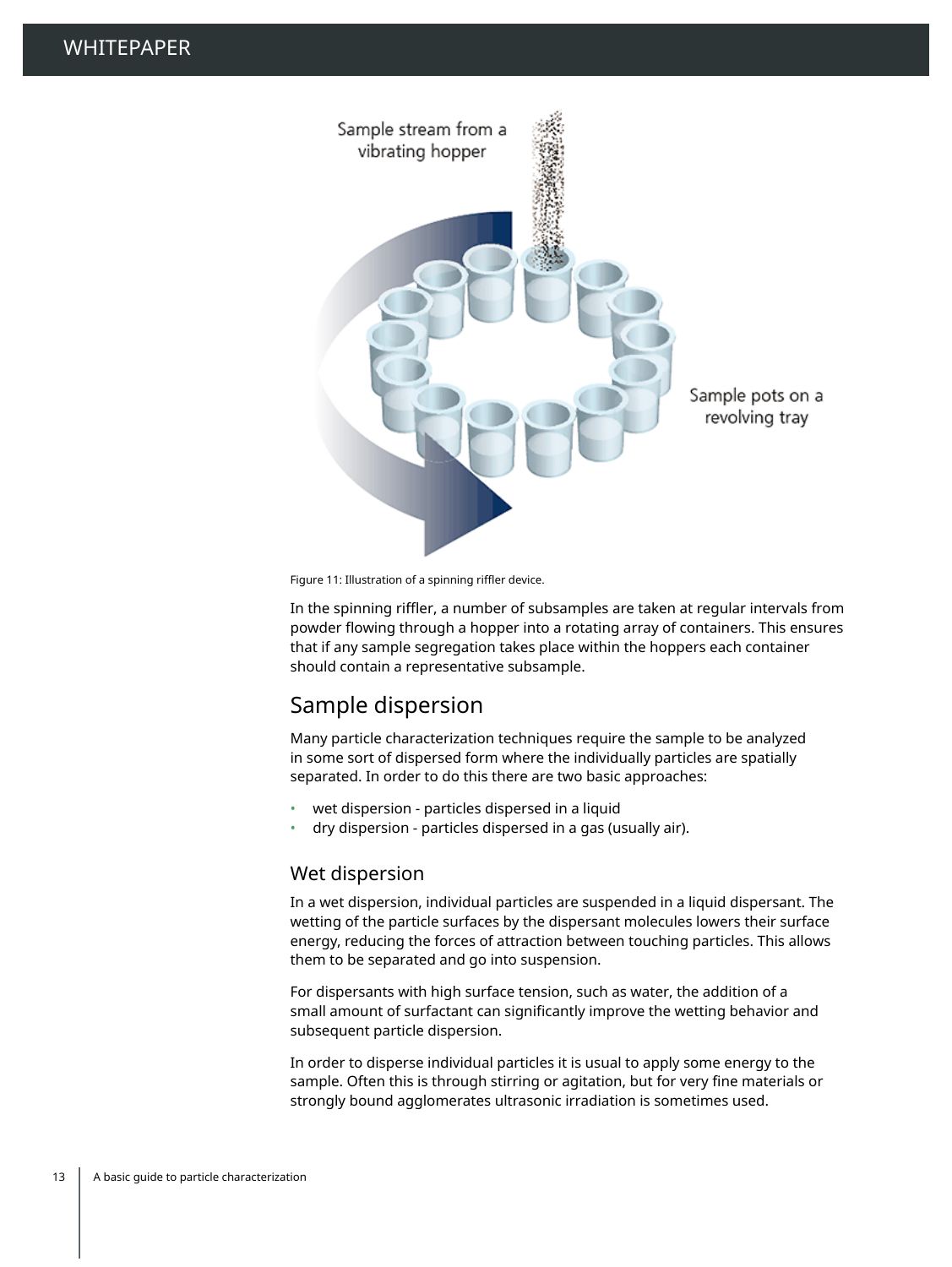In microscopy based techniques, wet sample preparation methods can be used to initially disperse the sample onto a microscope slide. Subsequent evaporation of the dispersant then allows analysis of the dispersed particles in the dry state.

#### Dry dispersion

In a dry powder dispersion, the dispersant is usually a flowing gas stream, most typically clean dry air. The nature of the dry dispersion process means this is normally a higher energy process than wet dispersion. As shown below, three different types of dispersion mechanism act upon the sample. In order of increasing energy input they are:



Figure 12: Illustration of the three dry powder dispersion mechanisms with increasing energy/ aggressivity.

The dispersion mechanism that is most dominant will depend upon the design of the disperser, with particle-wall impaction providing a more aggressive high energy dispersion than particle-particle collisions or shear stresses.

By eliminating the need to dispose of costly and potentially harmful solvents, dry dispersion is often an attractive option. However, dry dispersion is not suitable for very fine powders (<1 micron) because the high particle-particle forces of attraction in these materials are very difficult to overcome. Care is also needed with fragile particles to ensure that only sufficient energy is applied to the sample to obtain dispersion and that particles are not being broken during the dispersion process. In such cases a wet dispersion method should be used as a method validation reference.

### Techniques : Laser Diffraction Particle Sizing

Laser diffraction is a widely used particle sizing technique for materials ranging from hundreds of nanometers up to several millimeters in size. The main reasons for its success are:

- wide dynamic range from submicron to the millimetre size range
- rapid measurements results generated in less than a minute
- repeatability large numbers of particles are sampled in each measurement
- instant feedback monitor and control the particle dispersion process
- high sample throughput hundreds of measurements per day
- calibration not necessary easily verified using standard reference materials
- well-established technique covered by ISO13320 (2009).

#### Principles

Laser diffraction measures particle size distributions by measuring the angular variation in intensity of light scattered as a laser beam passes through a dispersed particulate sample. Large particles scatter light at small angles relative to the laser beam and small particles scatter light at large angles, as illustrated below.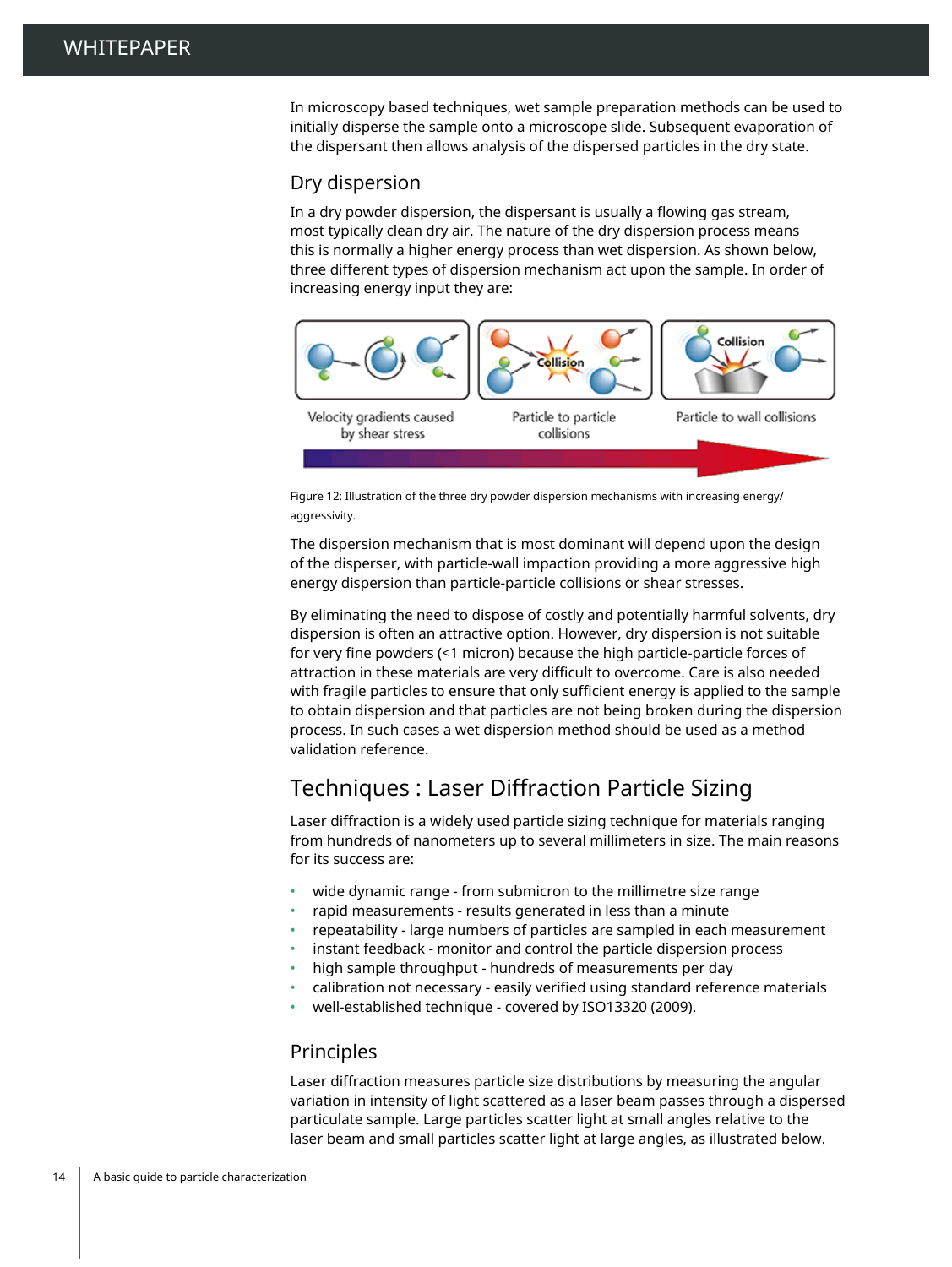The angular scattering intensity data is then analyzed to calculate the size of the particles responsible for creating the scattering pattern, using the Mie theory of light scattering. The particle size is reported as a volume equivalent sphere diameter.



Figure 13: Scattering of light from small and large particles.

### Optical properties

Laser diffraction uses Mie theory of light scattering to calculate the particle size distribution, assuming a volume equivalent sphere model.

Mie theory requires knowledge of the optical properties (refractive index and imaginary component) of both the dispersant and the sample being measured.

Usually the optical properties of the dispersant are relatively easy to find from published data, and many modern instruments will have in-built databases that include common dispersants.

For samples where the optical properties are not known, the user can either measure them or make an educated guess and use an iterative approach based upon the fit of the modelled data versus the actual.

A simplified approach is to use the Fraunhofer approximation, which does not require the optical properties of the sample. However it should be used with caution whenever working with samples which might have particles below 50µm or where the particles are relatively transparent.

#### Instrumentation

A typical laser diffraction system is made up of three main elements:

1. Optical bench. A dispersed sample passes though the measurement area of the optical bench, where a laser beam illuminates the particles. A series of detectors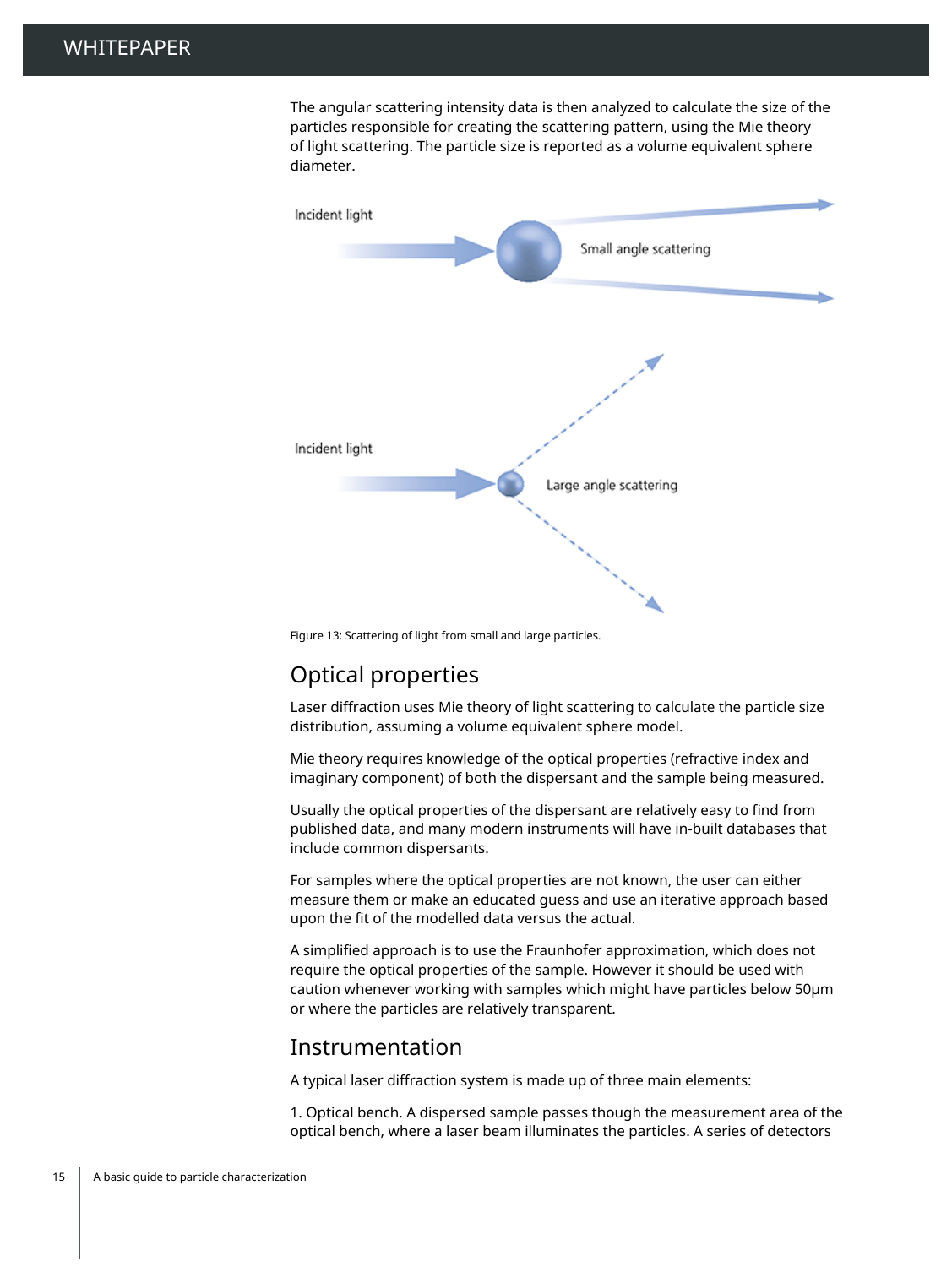

then accurately measure the intensity of light scattered by the particles within the sample over a wide range of angles.

Figure 14: Optical layout of a state-of the-art laser diffraction instrument.

2. Sample dispersion units. Sample handling and dispersion are controlled by sample dispersion units designed to either measure the sample wet or dry. These ensure the particles are delivered to the measurement area of the optical bench at the correct concentration and in a suitable, stable state of dispersion.

Wet sample dispersion units use a liquid dispersant, aqueous or solvent based, to disperse the sample. In order to keep the sample suspended and homogenized it is recirculated continuously through the measurement zone.

Dry powder sample dispersion units suspend the sample in a flowing gas stream, usually dry air. Normally the entire sample passes once only through the measuring zone, therefore it is desirable to capture data at rapid speeds, typically up to 10kHz, in order to ensure representative sample measurement.

3. Instrument software. The instrument software controls the system during the measurement process and analyzes the scattering data to calculate a particle size distribution. In more advanced instrumentation it also provides both instant feedback during method development and expert advice on the quality of the results.

The application of laser diffraction is covered by the international standard ISO 13320: 2009, which is highly recommended reading for anyone who uses this technique on a routine basis.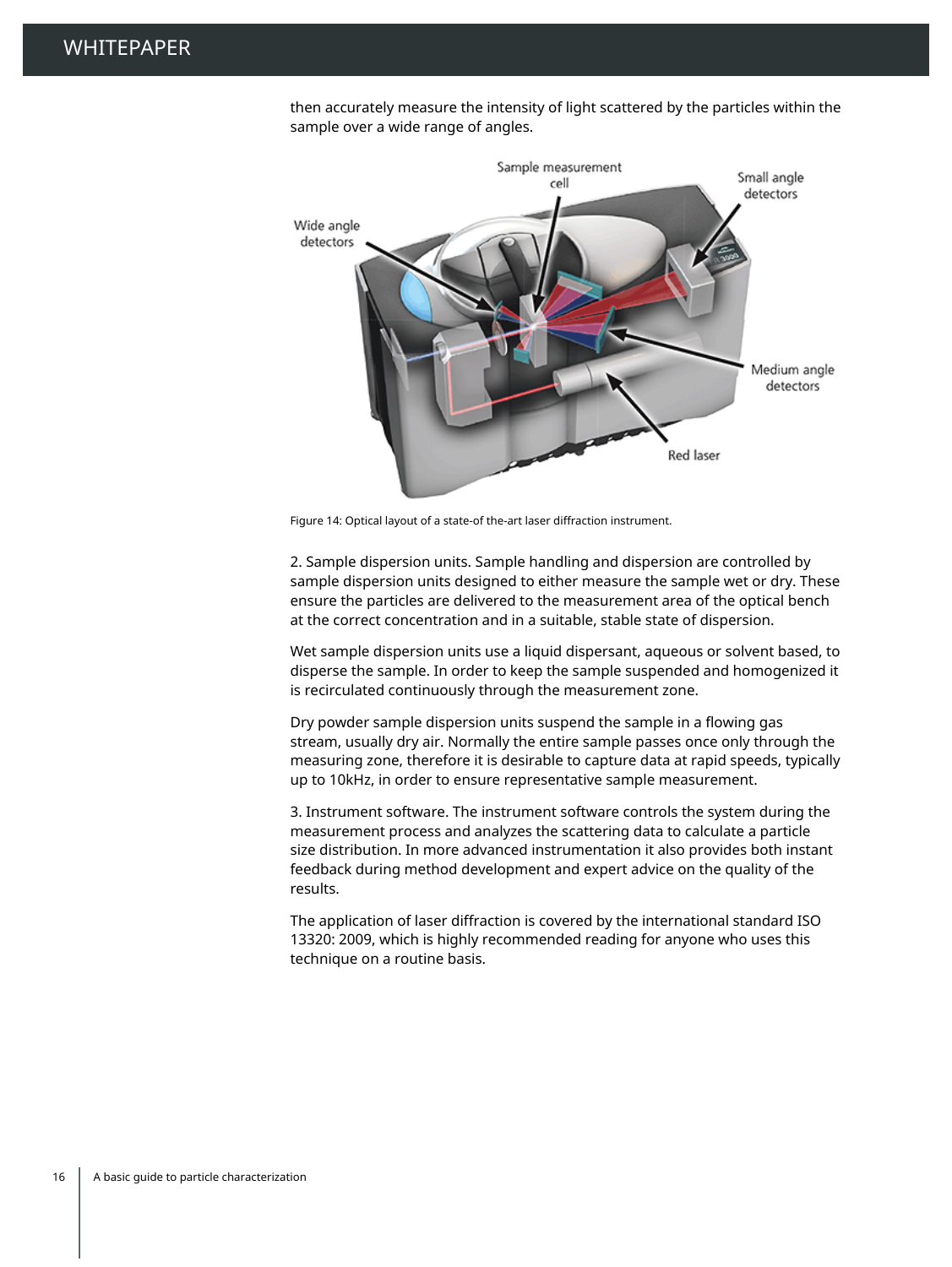### Techniques : Dynamic Light Scattering

Dynamic light scattering (DLS), sometimes referred to as Photon Correlation Spectroscopy (PCS) or Quasi-Elastic Light Scattering (QELS), is a non-invasive, wellestablished technique for measuring the size of particles and macromolecules typically in the submicron region down to below 1 nanometre. It can be used to measure samples which consist of particles suspended in a liquid e.g. proteins, polymers, micelles, carbohydrates, nanoparticles, colloidal dispersions, and emulsions

Key advantages include:

- particle size range ideal for nano and biomaterials
- small quantity of sample required
- fast analysis and high throughput
- non-invasive allowing complete sample recovery.

### Principles

Particles in suspension undergo Brownian motion caused by thermally induced collisions between the suspended particles and solvent molecules.

If the particles are illuminated with a laser, the intensity of the scattered light fluctuates over very short timescales at a rate that is dependent upon the size of the particles; smaller particles are displaced further by the solvent molecules and move more rapidly. Analysis of these intensity fluctuations yields the velocity of the Brownian motion and hence the particle size using the Stokes-Einstein relationship.

The diameter measured in Dynamic Light Scattering is called the hydrodynamic diameter and refers to the way a particle diffuses within a fluid. The diameter obtained by this technique is that of a sphere that has the same translational diffusion coefficient as the particle being measured.





Adsorbed Polymer Layer

Hydrodynamic Diameter

Figure 15: Illustration of the reported hydrodynamic diameter in DLS being larger than the 'core' diameter.

The translational diffusion coefficient will depend not only on the size of the particle 'core', but also on any surface structure, as well as the concentration and type of ions in the medium. This means that the size will be larger than measured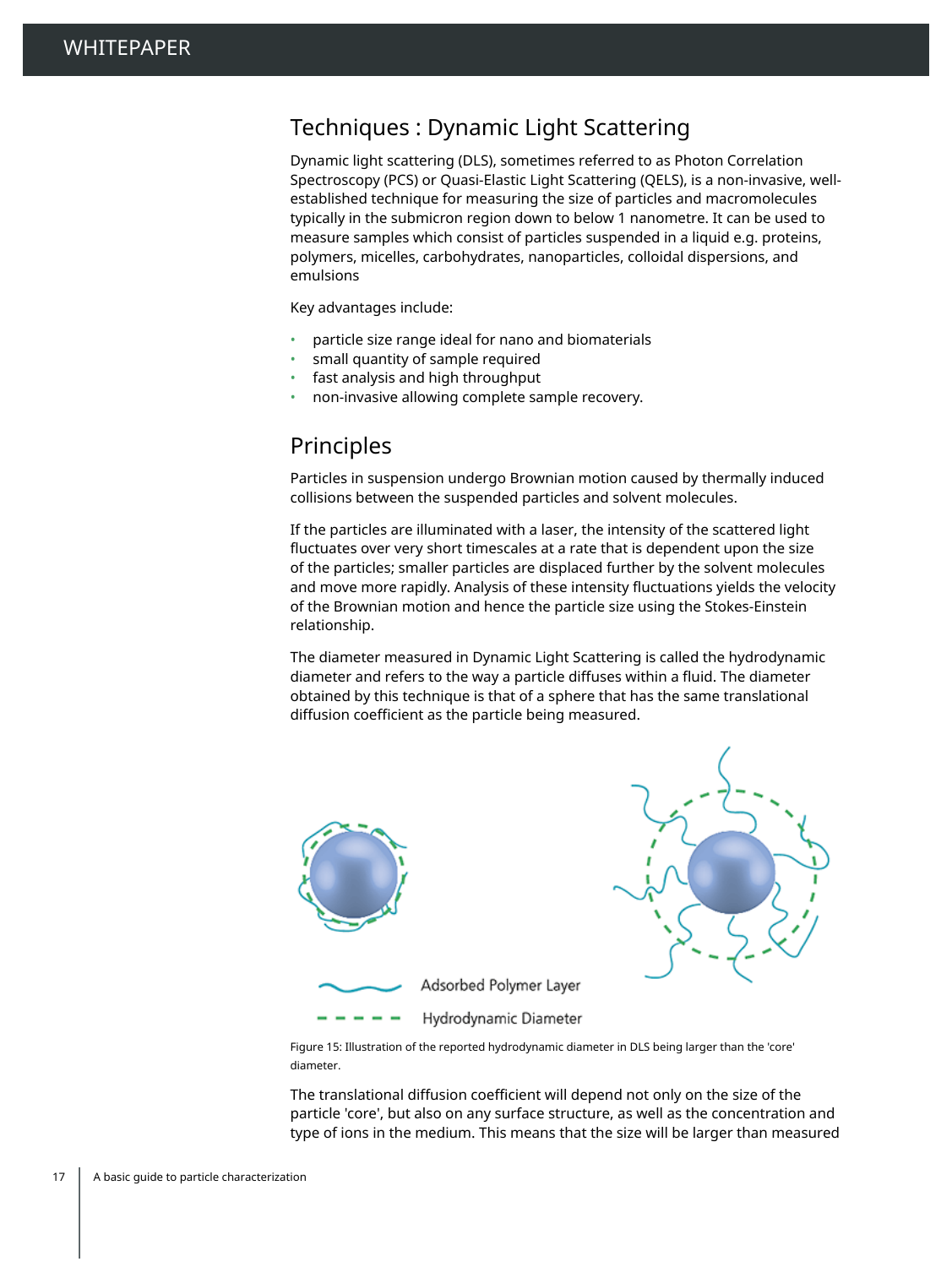by electron microscopy, for example, where the particle is removed from its native environment.

It is important to note that dynamic light scattering produces an intensity weighted particle size distribution, which means that the presence of oversized particles can dominate the particle size result.

#### Instrumentation

A conventional dynamic light scattering instrument consists of a laser light source, which converges to a focus in the sample using a lens. Light is scattered by the particles at all angles and a single detector, traditionally placed at 90° to the laser beam, collects the scattered light intensity. The intensity fluctuations of the scattered light are converted into electrical pulses, which are fed into a digital correlator. This generates the autocorrelation function, from which the particle size is calculated.

#### **NIBS**

In state-of-the art instruments, NIBS (Non-Invasive Back-scatter) technology extends the range of sizes and concentrations of samples that can be measured.

The sizing capability in these instruments detects the light scattered at 173° as shown below. This is known as backscatter detection. In addition, the optics are not in contact with the sample and hence the detection optics are said to be noninvasive.

There are many advantages of using non-invasive backscatter detection:

- sensitivity is improved
- a wider range of sample concentrations can be measured
- sample preparation is simplified



(a) For small particles, or samples at low concentrations, it is beneficial to maximize the amount of scattering from the sample. As the laser passes through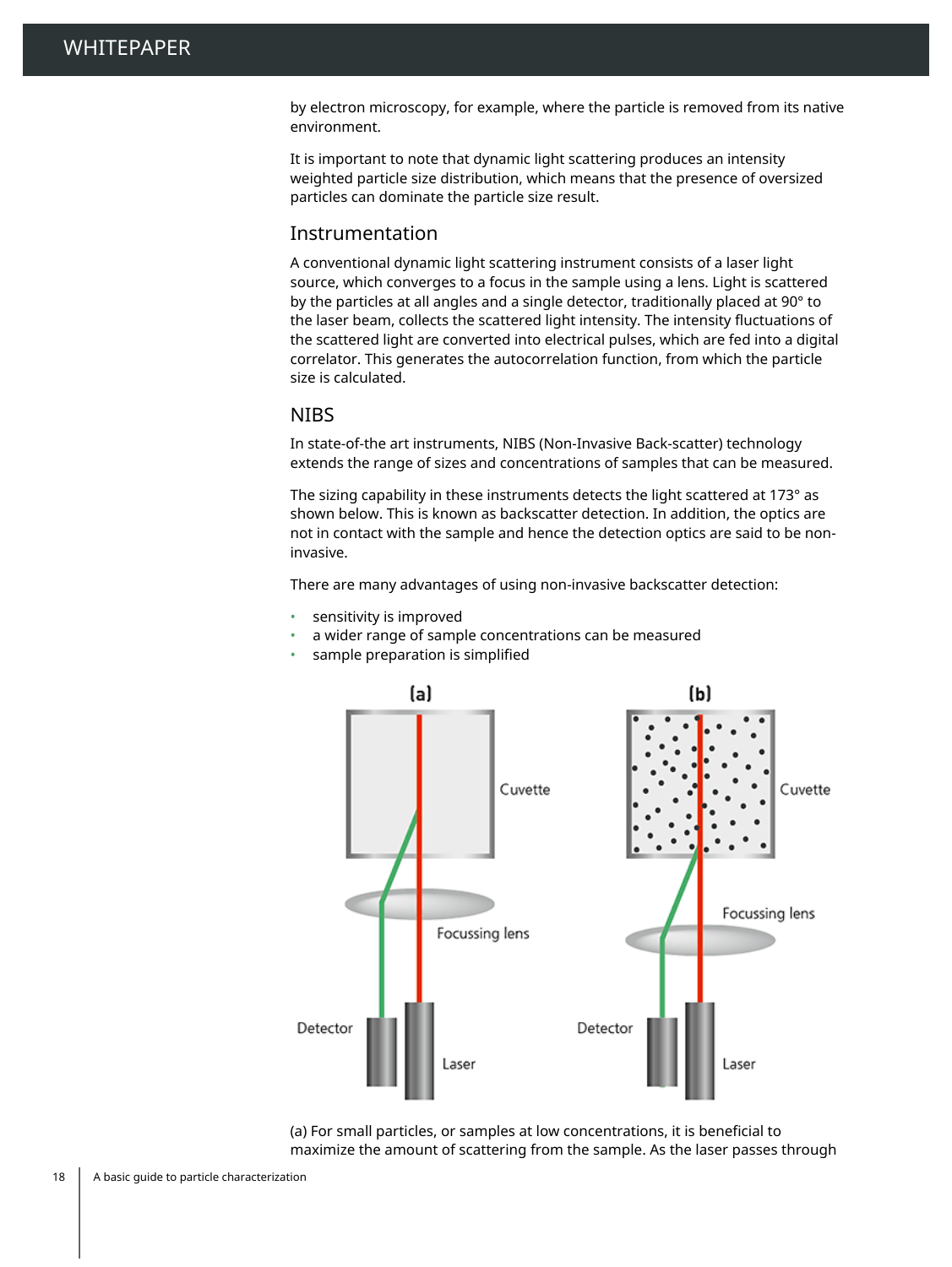the wall of the cuvette, the difference in refractive index between the air and the material of the cuvette causes 'flare'. This flare may interfere with the signal from the scattering particles. Moving the measurement position away from the cuvette wall towards the centre of the cuvette will remove this effect.

(b) Large particles or samples at high concentrations scatter much more light. Measuring closer to the cuvette wall reduces the effect of multiple scattering by minimizing the path length through which the scattered light has to pass.

### Techniques: Automated Imaging

Automated imaging is a high resolution direct technique for characterizing particles from around 1 micron up to several millimeters in size. Individual particle images are captured from dispersed samples and analyzed to determine their particle size, particle shape and other physical properties. Statistically representative distributions can be constructed by measuring tens to hundreds of thousands of particles per measurement.

Static imaging systems require a stationary dispersed sample whereas in dynamic imaging systems the sample flows past the image capture optics. The technique is often used in conjunction with ensemble based particle sizing methods such as laser diffraction, to gain a deeper understanding of the sample or to validate the ensemble based measurements. Typical applications include:

- measurement of shape differences where particle size alone does not give differentiation
- detection and/or enumeration of agglomerates, oversized particles or contaminant particles
- size measurement of non-spherical particles such as needle shaped crystals
- validation of ensemble based particle size measurements such as laser diffraction.

#### Instrumentation

A typical automated imaging system is composed of three main elements;

1. Sample presentation and dispersion

This step is critical to getting good results: spatial separation of individual particles and agglomerates in the field of view is the goal. A range of sample presentation methods is available depending upon the type of sample and instrumentation employed. Dynamic imaging instrumentation uses a flow cell through which the sample passes during the measurement. Static imaging techniques use a flat surface such as a microscope slide, a glass plate or a filter membrane, for example. Automated dispersion methods are desirable to avoid potential operator variability.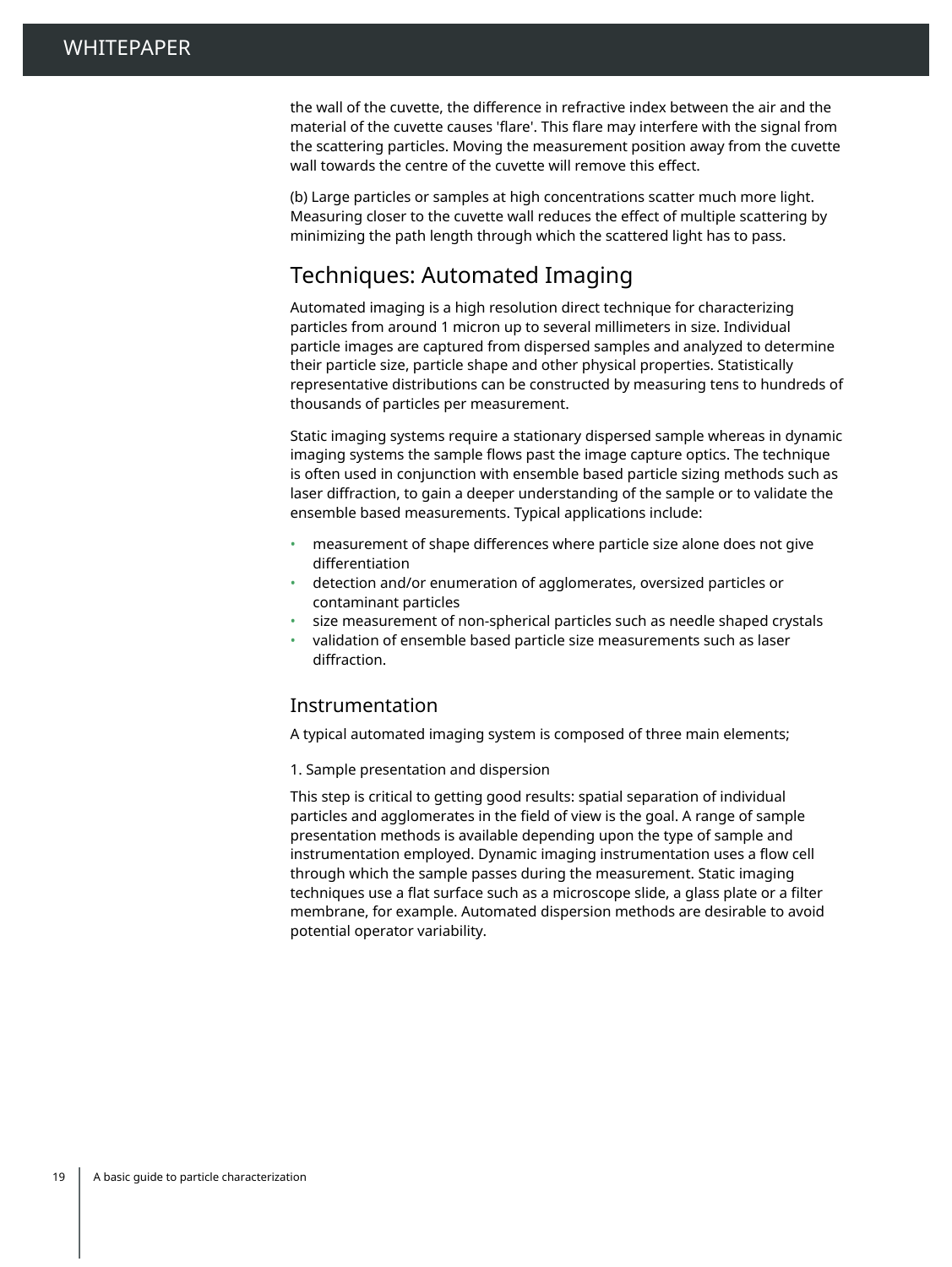

Figure 17: Illustration of the importance of sample dispersion for automated particle imaging.

#### 2. Image capture optics

Images of individual particles are captured using a digital ccd camera with appropriate magnification optics for the sample in question. In dynamic imaging systems the sample is typically illuminated from behind the sample whereas static imaging systems offer more flexibility in terms of the sample illumination e.g. episcopic, diascopic, darkfield, etc. Polarizing optics can also be used for birefringent materials such as crystals. The most advanced dynamic imaging systems use a hydrodynamic sheath flow mechanism to achieve consistent focus for even very fine particles.



Figure 18: Illustration of static imaging (left) and dynamic imaging (right) optical arrangements.

#### 3. Data analysis software

Typical instruments measure and record a range of morphological properties for each particle. In the most advanced instruments, graphing and data classification options in the software ensure that extracting the relevant data from your measurement is as straightforward as possible, via an intuitive visual interface. Individually stored grayscale images for each particle provide qualitative verification of the quantitative results.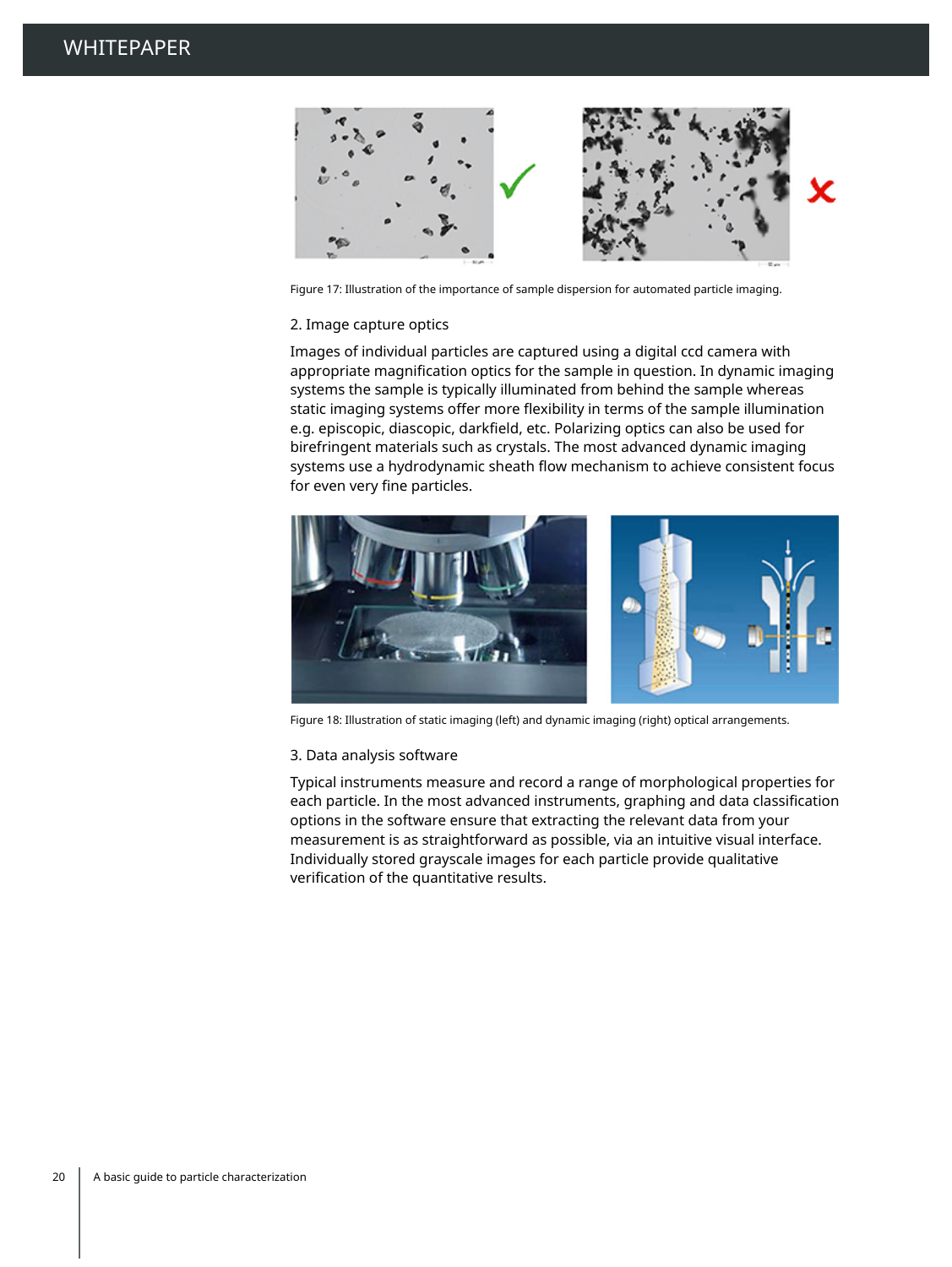

Figure 19: Use of scattergram tool to show classification of the sample by both size (elongation) and shape (HS Circularity).

### Techniques: Electrophoretic Light Scattering (ELS)

Electrophoretic Light Scattering (ELS) is a technique used to measure the electrophoretic mobility of particles in dispersion, or molecules in solution. This mobility is often converted to zeta potential to enable comparison of materials under different experimental conditions.

The fundamental physical principle is that of electrophoresis. A dispersion is introduced into a cell containing two electrodes. An electrical field is applied to the electrodes and any charged particles or molecules will migrate towards the oppositely charged electrode. The velocity with which they migrate is known as the electrophoretic mobility and is related to their zeta potential.

This velocity is measured by the laser Doppler technique, of which there are two implementations: one to determine a frequency shift, which can give a full zeta potential distribution, and a second, phase analysis light scattering (PALS), where the phase shift is measured. PALS is a more sensitive method, but only gives an average zeta potential value.

State-of-the art instruments often combine DLS and ELS into one instrument giving the capability to measure both particle size and zeta potential.

### Particle related properties: Rheology

The physical properties of particulate based materials also have an influence on the bulk or macro properties of products and materials.

For instance, the rheological (flow/deformation) behavior of a formulated product can be related directly to properties of its ingredients, such as particle size,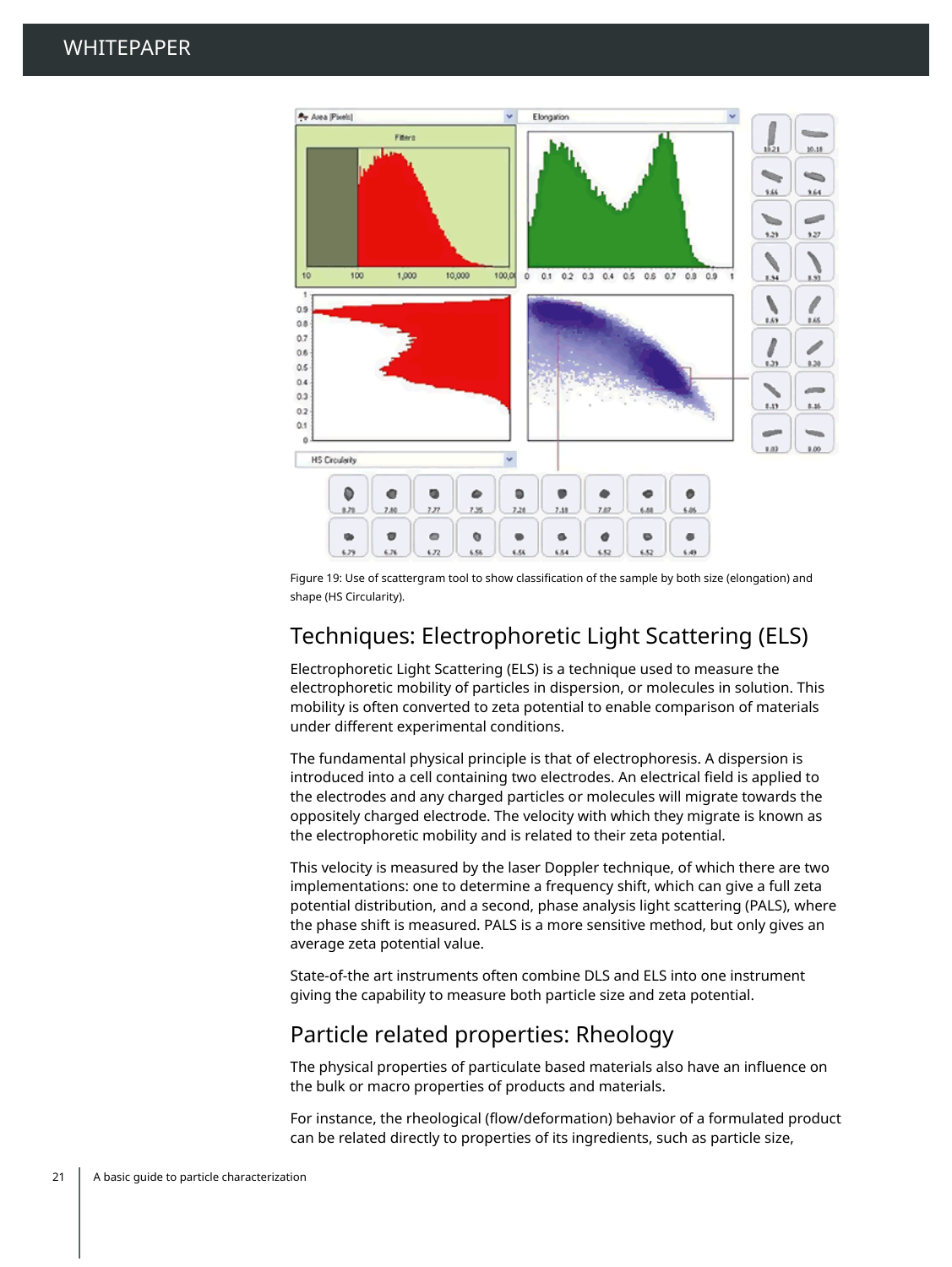particle shape and suspension stability. Therefore measuring the rheology of a formulation gives an indication of its colloidal state and interactions between the different constituents. Rheology based measurements can help predict formulation behaviors such as;

- shear thinning or thickening
- flocculation or aggregation
- coagulation or coalescence
- settling, separation or creaming.

Therefore when working with particulate based formulations it is also important to consider macro properties, such as rheology, in order to better understand the behavior of formulated materials. The details of rheology theory and application are outside the scope of this publication, but many introductory materials are available on the Malvern website.

### Useful References

### Particle Size

App Note : Basic principles of particle size analysis

Webinar : An introduction to particle size

### Particle Shape

Article: Particle shape an important parameter in pharmaceutical manufacturing

Webinar : Imaging Masterclass 1 Basic principles of particle characterization by automated image analysis

### Zeta Potential

Zeta Potential : An Introduction in 30 Minutes

### Sampling

P Gy 'Sampling of Particulate Material, Theory and Practice' 2nd Edition Elsevier, Amsterdam (1982)

Webinar : Sampling for particle size analysis

### Laser diffraction

Laser diffraction masterclass

ISO 13320:2009 Particle size analysis -- Laser diffraction methods

### Dynamic light scattering

Dynamic Light Scattering : An Introduction in 30 Minutes

### Automated imaging

Webinar : Imaging Masterclass 1 Basic principles of particle characterization by automated image analysis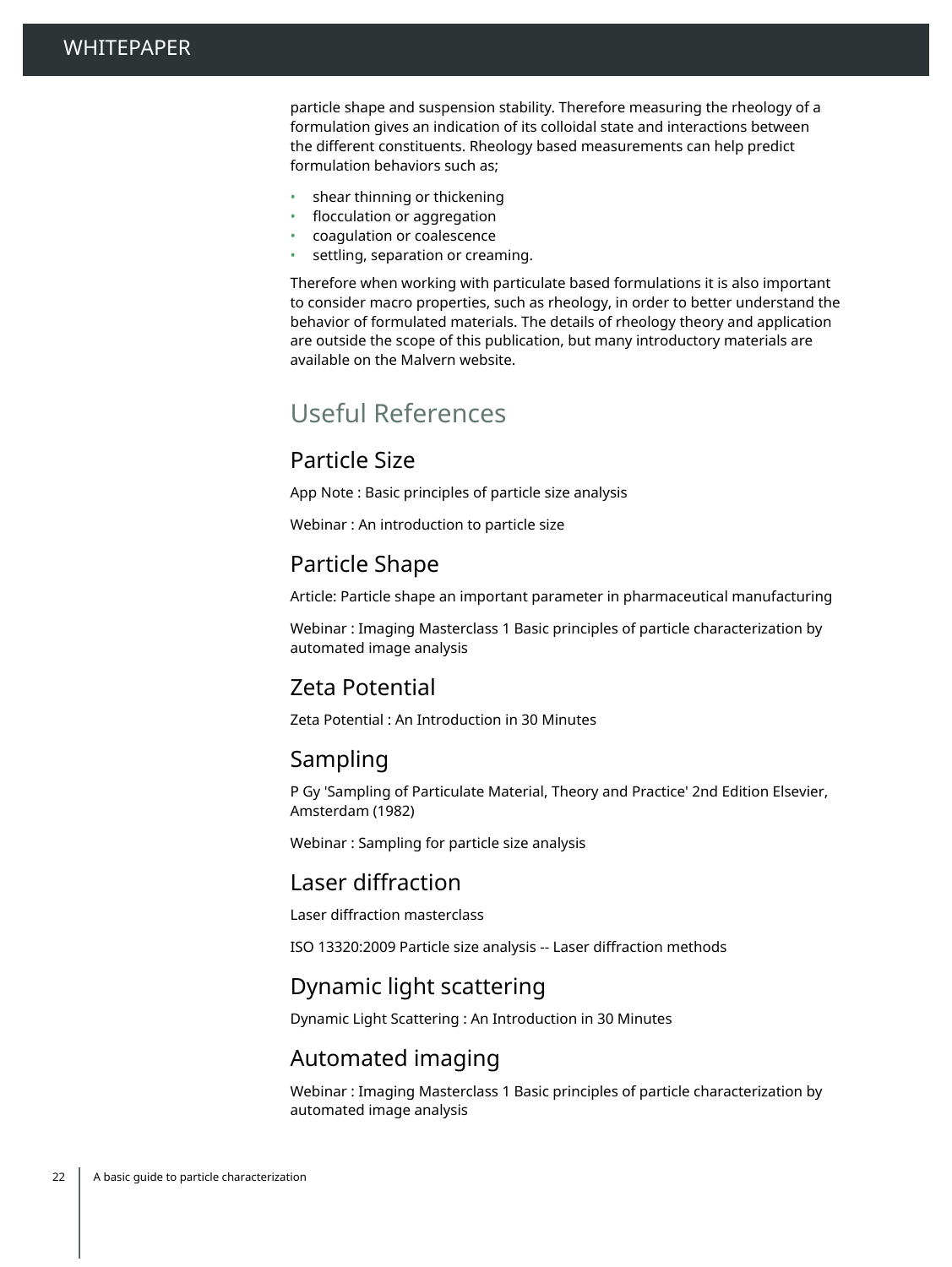ISO 13322-1:2004 Particle size analysis -- Image analysis methods -- Part 1: Static image analysis methods

ISO 13322-2:2006 Particle size analysis -- Image analysis methods -- Part 2: Dynamic image analysis methods

### Electrophoretic light scattering

Electrophoretic light scattering overview

### Rheological properties of particulates

Understanding the links between rheology and particle parameters